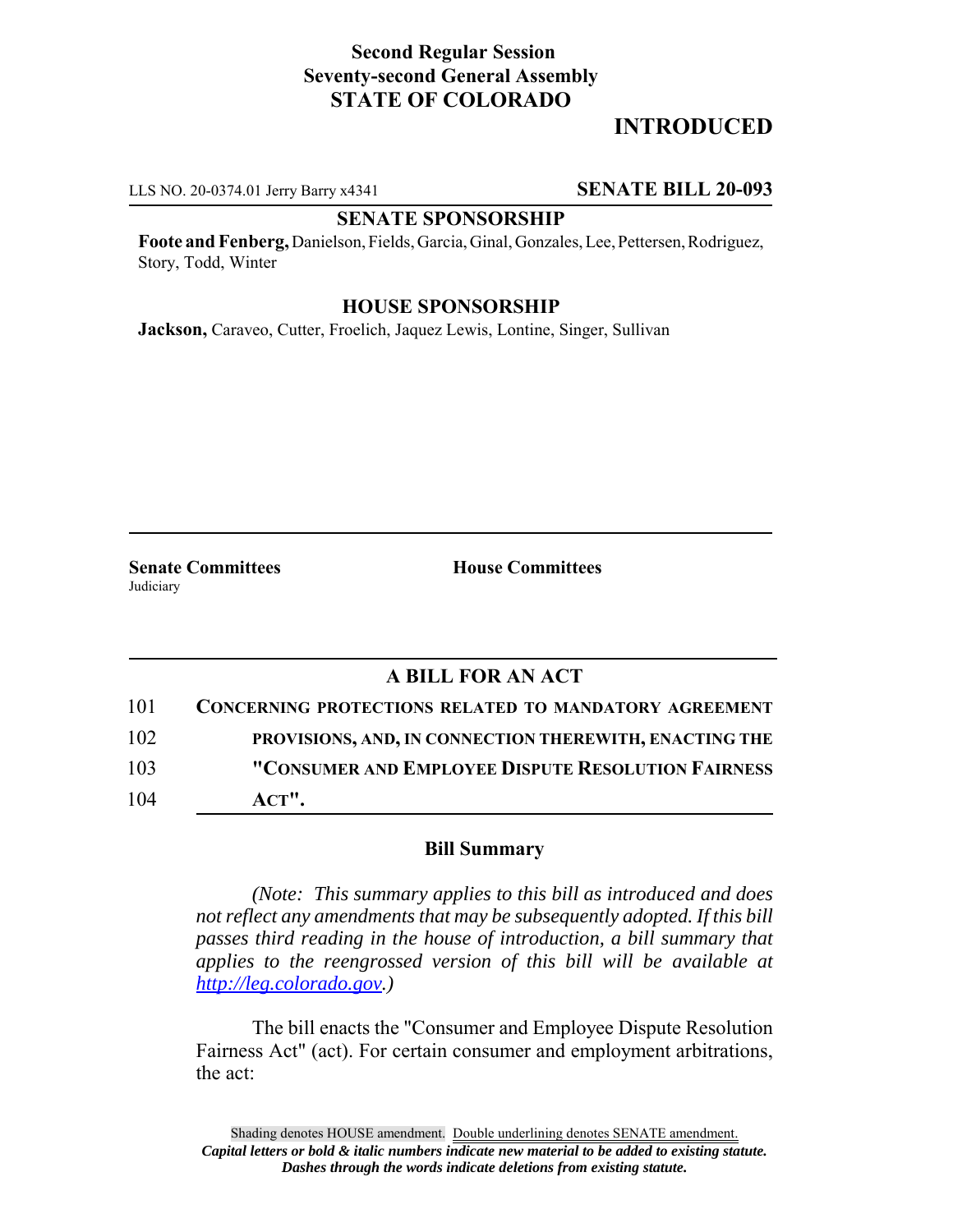- ! Prohibits the waiver of standards for and challenges for evident partiality prior to a claim being filed and requires any waiver of such provisions after the claim is filed to be in writing;
- ! Provides that the right of a party to challenge an arbitrator based on evident partiality is waived if not raised within a reasonable time of learning of the information leading to the challenge but that such right is not waived if caused by the opposing party;
- ! Establishes ethical standards for arbitrators; and
- ! Requires specified public disclosures by arbitration services providers but includes protections for certain confidential information.

The bill also requires an individual arbitrator for certain consumer and employment arbitrations to make additional disclosures of information that might affect the arbitrator's impartiality.

The bill specifies how attorney fees and other reasonable expenses are to be awarded if a court vacates an award because of an arbitrator's evident partiality or failure to make required disclosures and clarifies when appeals of orders may be made in consumer and employee arbitrations.

The bill also provides that for a standard form contract involving a consumer or employee:

- ! Specified terms are unenforceable as against public policy;
- ! Including an unenforceable term constitutes a deceptive trade practice under the "Colorado Consumer Protection Act"; and
- ! How certain cost-shifting provisions are to be interpreted.
- 1 *Be it enacted by the General Assembly of the State of Colorado:* 2 **SECTION 1.** The short title of this act is the "Consumer and 3 Employee Dispute Resolution Fairness Act". 4 **SECTION 2.** In Colorado Revised Statutes, **add** part 8 to article 5 22 of title 13 as follows: 6 PART 8 7 CONSUMER AND EMPLOYEE 8 ARBITRATION FAIRNESS ACT 9 **13-22-801. Short title.** THE SHORT TITLE OF THIS PART 8 IS THE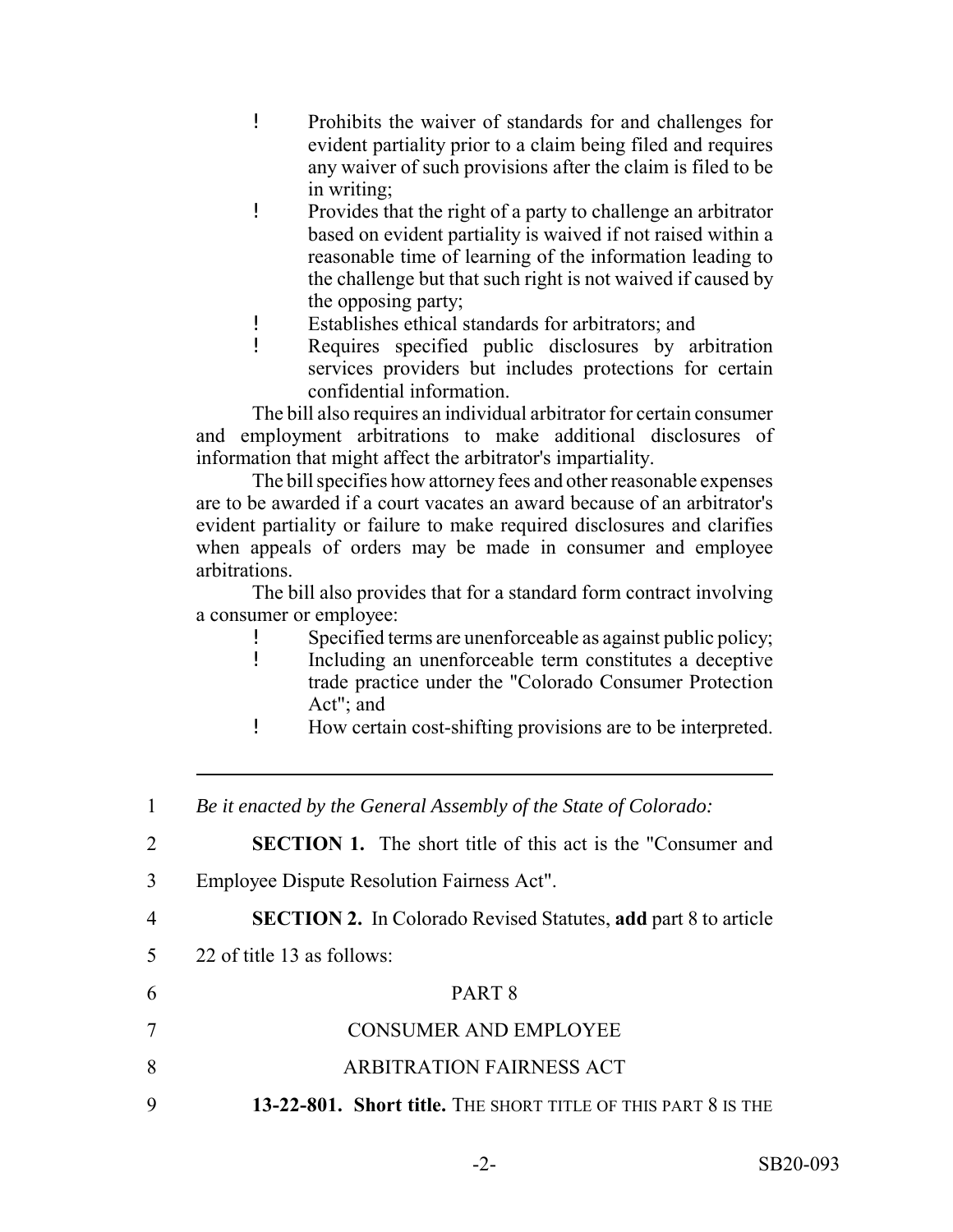"CONSUMER AND EMPLOYEE ARBITRATION FAIRNESS ACT".

 **13-22-802. Legislative declaration.** (1) THE GENERAL ASSEMBLY FINDS AND DECLARES THAT IT IS THE POLICY OF THE STATE, TO THE EXTENT PERMITTED UNDER FEDERAL LAW, TO PROTECT THE INTEGRITY OF THE ARBITRATION PROCESS, MINIMIZE WASTED TIME AND RESOURCES, AND ENSURE THAT ARBITRATIONS OF CONSUMER AND EMPLOYEE DISPUTES UNDER PRE-DISPUTE ARBITRATION AGREEMENTS ARE FAIR, AFFORDABLE, AND EXPEDITIOUS BY:

 (a) CLARIFYING INFORMATION RELEVANT TO EVALUATING EVIDENT PARTIALITY AND REQUIRING EARLY DISCLOSURE OF THE SAME; AND

 (b) ENSURING THAT ARBITRATORS WHO PRESIDE OVER CONSUMER AND EMPLOYMENT DISPUTES ARE NOT EVIDENTLY PARTIAL TOWARD ANY 14 PARTY TO THE DISPUTE.

 **13-22-803. Definitions.** AS USED IN THIS PART 8, UNLESS THE CONTEXT OTHERWISE REQUIRES:

 (1) "ARBITRATION SERVICES PROVIDER" MEANS AN ASSOCIATION, AGENCY, BOARD, COMMISSION OR OTHER ENTITY, OR SOLE PROPRIETORSHIP THAT IS NEUTRAL AND INITIATES, SPONSORS, OR ADMINISTERS AN ARBITRATION PROCEEDING OR IS INVOLVED IN THE APPOINTMENT OF AN ARBITRATOR; EXCEPT THAT THIS TERM DOES NOT INCLUDE ANY PARTY TO THE ARBITRATION OR ANY LABOR ORGANIZATION OR OTHER PARTY TO A COLLECTIVE BARGAINING AGREEMENT THAT INITIATES AN ARBITRATION PURSUANT TO THE TERMS OF AN AGREEMENT BETWEEN A LABOR ORGANIZATION AND AN EMPLOYER.

 (2) "CONSUMER" MEANS A CLAIMANT THAT OBTAINS, MAINTAINS, USES, PURCHASES, LEASES, OR HAS STANDING TO ASSERT CLAIMS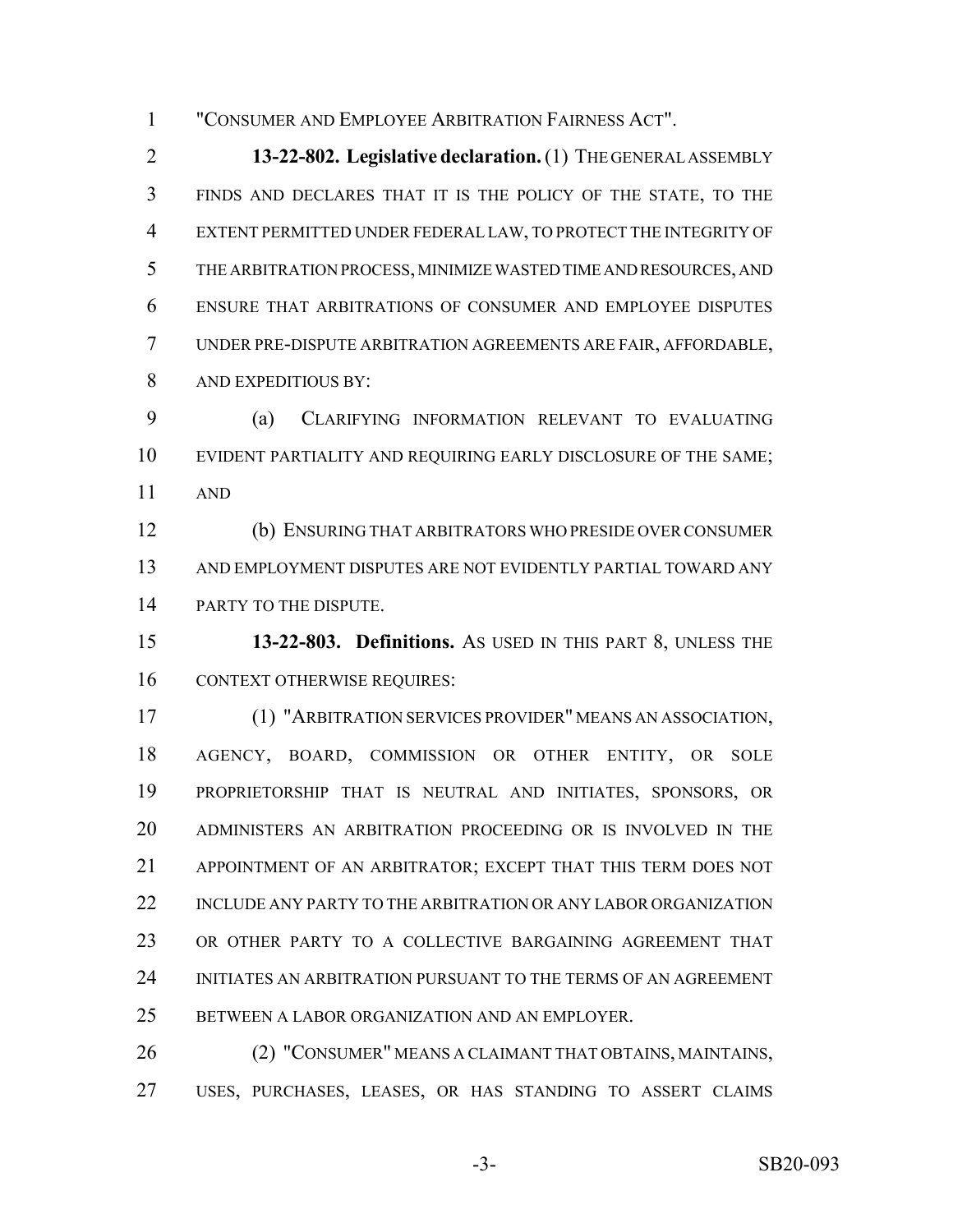RELATING TO GOODS, SERVICES, OR REAL OR PERSONAL PROPERTY USED PRIMARILY FOR PERSONAL, FAMILY, RESIDENTIAL, OR HOUSEHOLD PURPOSES.

 (3) "CONSUMER DISPUTE" MEANS A DISPUTE INVOLVING A CLAIM ASSERTED BY A CONSUMER THAT RELATES TO OR ARISES FROM THE CONSUMER'S USE OF THE GOODS, SERVICES, OR REAL OR PERSONAL PROPERTY PRIMARILY FOR PERSONAL, FAMILY, RESIDENTIAL, OR HOUSEHOLD PURPOSES.

(4) "EMPLOYEE" MEANS:

 (a) ANY PERSON EMPLOYED BY ANOTHER AS DEFINED BY STATE LAW; OR

 (b) ANY PERSON WHO IS NOT CLASSIFIED BY A BUSINESS OR PURPORTED EMPLOYER AS AN EMPLOYEE BUT WHO CLAIMS TO BE AN EMPLOYEE AND WHOSE CLAIMS AGAINST THE PURPORTED EMPLOYER THAT ARE SUBJECT OR POTENTIALLY SUBJECT TO AN AGREEMENT GOVERNED BY THIS PART 8 ARE RELATED TO THIS ALLEGED MISCLASSIFICATION.

 (5) "EMPLOYMENT DISPUTE" MEANS ANY DISPUTE BETWEEN AN EMPLOYEE AND A BUSINESS, EMPLOYER, OR PURPORTED EMPLOYER RELATING TO THE TERMS OF THE EMPLOYEE'S WORK.

 (6) "PRE-DISPUTE ARBITRATION AGREEMENT" MEANS AN AGREEMENT TO ARBITRATE A DISPUTE OR DISPUTES THAT IS EXECUTED OR BECOMES ENFORCEABLE BEFORE THE CLAIMANT ASSERTS THE CLAIM OR CLAIMS TO WHICH THE ARBITRATION AGREEMENT APPLIES.

 (7) "REASONABLE TIME" MEANS A REASONABLE TIME BASED ON THE STAGE OF THE PROCEEDINGS, NOT TO EXCEED TWENTY-EIGHT DAYS. **13-22-804. Application.** (1) THIS PART 8 APPLIES TO ANY ARBITRATION THAT: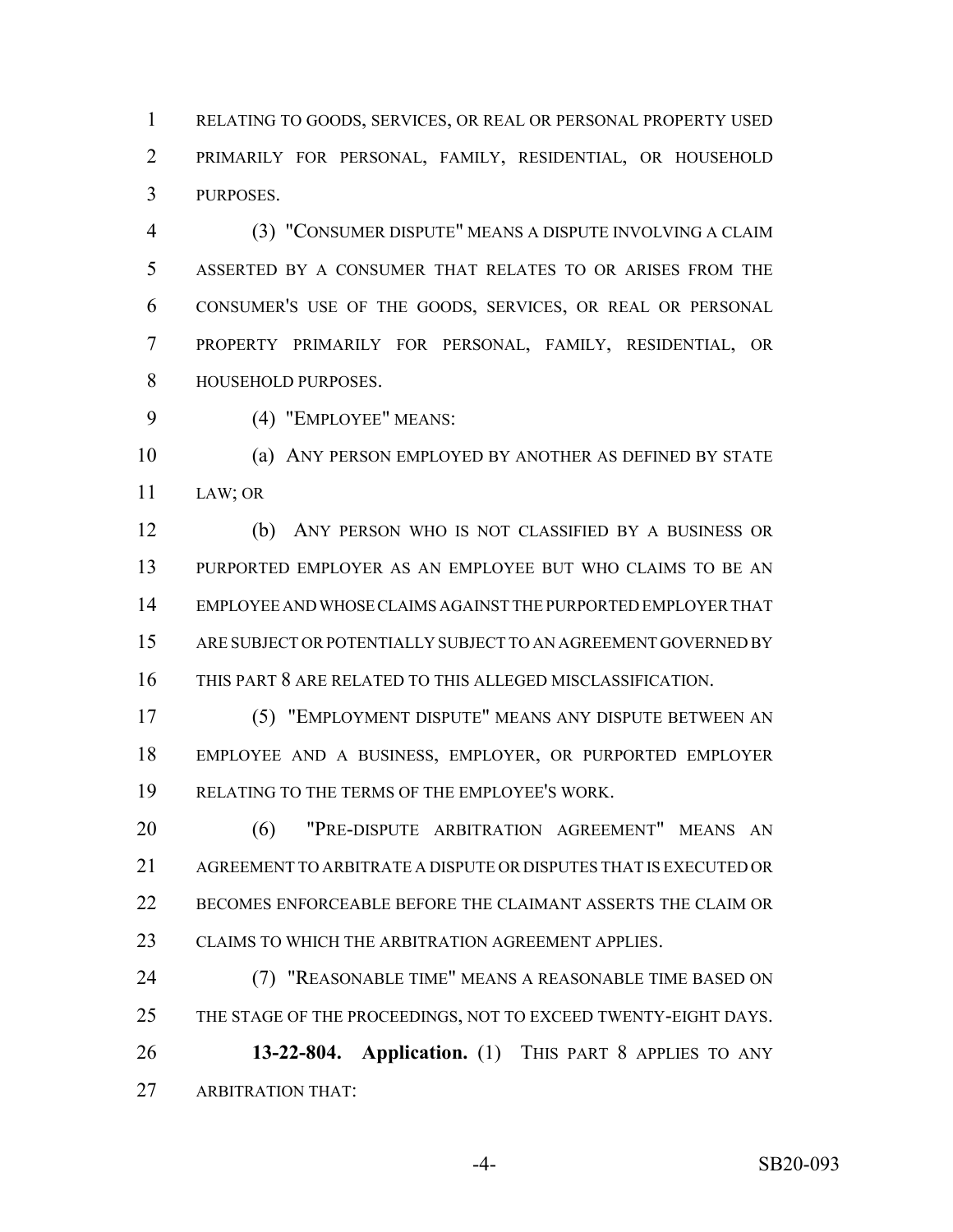(a) IS REQUIRED BY A PRE-DISPUTE ARBITRATION AGREEMENT THAT WAS EXECUTED IN THE STATE OF COLORADO OR IS GOVERNED BY THE SUBSTANTIVE LAW OF THE STATE OF COLORADO; AND

 (b) INCLUDES A CLAIM OR COUNTERCLAIM ASSERTED BY A CONSUMER IN A CONSUMER DISPUTE OR AN EMPLOYEE IN AN EMPLOYMENT DISPUTE.

 (2) THIS PART 8 IS CONSISTENT WITH THE PROCEDURES OF THE FEDERAL "ARBITRATION ACT", 9 U.S.C. SEC. 1 ET SEQ., AND IS INTENDED TO SUPPLEMENT ANY OTHER STANDARDS THAT AUTHORIZE A REVIEWING COURT TO VACATE AN ARBITRATION AWARD UPON A FINDING OF EVIDENT PARTIALITY.

 (3) THIS PART 8 DOES NOT APPLY TO AN ARBITRATION CONDUCTED PURSUANT TO A COLLECTIVE BARGAINING AGREEMENT OR TO ARBITRATIONS CONDUCTED OR ADMINISTERED BY A SELF-REGULATORY ORGANIZATION, AS DEFINED BY THE FEDERAL "SECURITIES EXCHANGE ACT OF 1934", 15 U.S.C. SEC. 78c (26), OR REGULATIONS ADOPTED PURSUANT TO THAT ACT.

 **13-22-805. Limitation on pre-dispute waivers and automatic waiver for failure to raise a timely objection.** (1) THE STANDARDS FOR AND RIGHT TO CHALLENGE AN ARBITRATION AWARD BASED ON EVIDENT PARTIALITY AS SET FORTH IN THIS PART 8 MAY NOT BE WAIVED BY THE PARTIES BEFORE THE CONSUMER OR EMPLOYEE ASSERTS A CLAIM OR 23 COUNTERCLAIM SUBJECT TO THIS PART 8.

 (2) THE PARTIES TO A DISPUTE MAY EXPRESSLY WAIVE A RIGHT CONFERRED BY THIS SECTION ONLY IF THE WAIVER IS MADE IN WRITING AND SIGNED BY ALL PARTIES TO THE DISPUTE AFTER THE ARBITRATION DEMAND HAS BEEN FILED OR AFTER THE CLAIM IS COMPELLED TO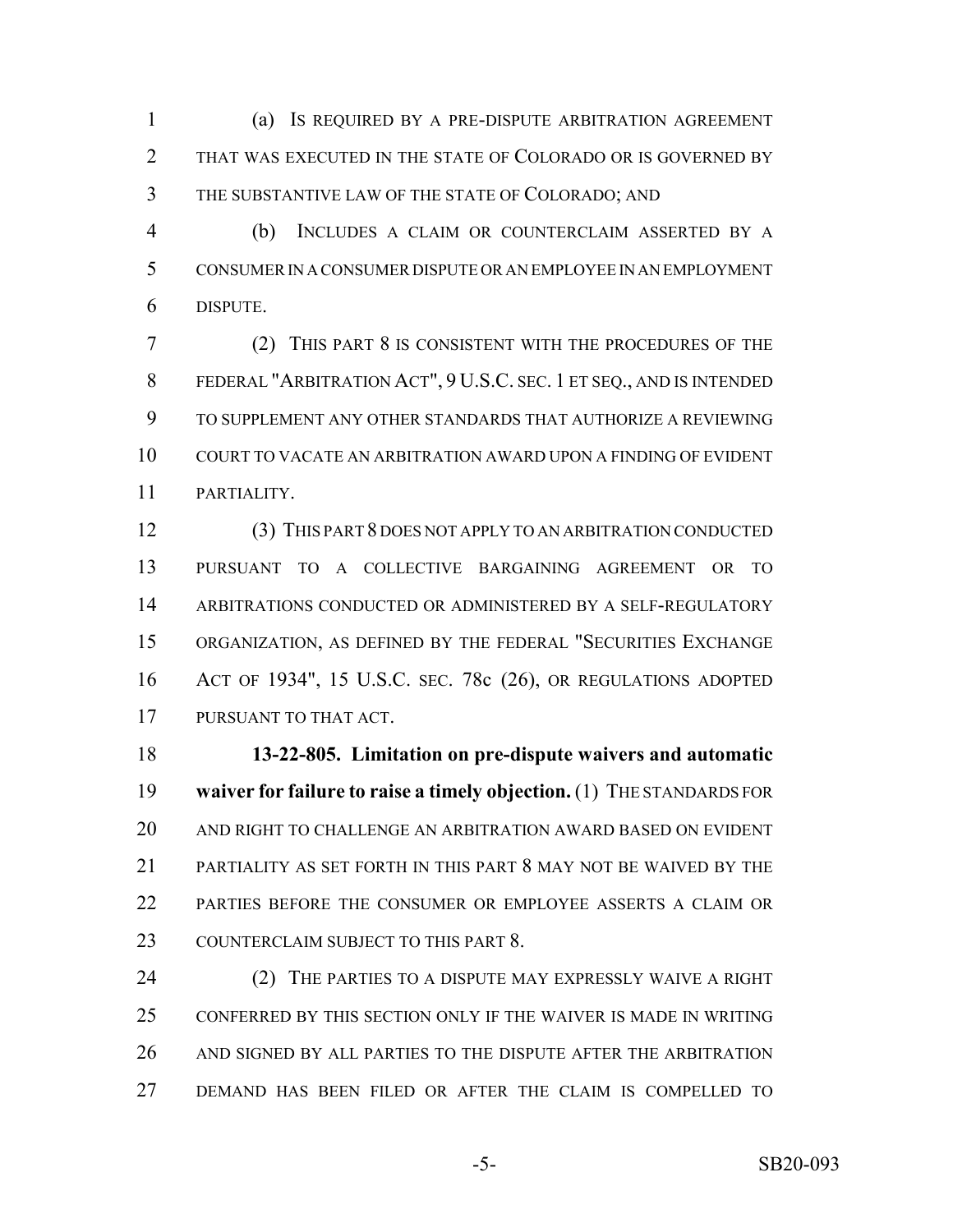ARBITRATION.

 (3) THE RIGHT OF A PARTY TO CHALLENGE AN ARBITRATOR FOR EVIDENT PARTIALITY BASED ON A KNOWN AND DISCLOSED INTEREST, CIRCUMSTANCE, OR CONFLICT IS WAIVED IF THE PARTY DOES NOT OBJECT TO THE PROPOSED OR DESIGNATED ARBITRATOR ON THIS BASIS WITHIN A REASONABLE TIME AFTER THE DATE THE PARTY LEARNED OF OR WAS PROVIDED WITH THIS INFORMATION.

8 (4) THE RIGHT OF A PARTY TO CHALLENGE AN ARBITRATOR FOR EVIDENT PARTIALITY BASED ON THE ARBITRATOR'S FAILURE TO DISCLOSE RELEVANT INFORMATION, AS REQUIRED BY SECTION 13-22-806 (1)(a), IS WAIVED IF THE PARTY DOES NOT OBJECT TO THE PROPOSED OR DESIGNATED ARBITRATOR WITHIN A REASONABLE TIME AFTER THE PARTY LEARNED THAT THE PROPOSED OR DESIGNATED ARBITRATOR FAILED TO DISCLOSE REQUIRED INFORMATION.

 (5) IF ANY PARTY CAUSES A PROPOSED OR DESIGNATED ARBITRATOR'S DISCLOSURE STATEMENT TO BE DELAYED OR INCOMPLETE BY FAILING TO PROVIDE INFORMATION NECESSARY FOR THE PROPOSED OR DESIGNATED ARBITRATOR TO EVALUATE POTENTIAL CONFLICTS, THE PARTY MAY NOT CLAIM THAT AN OPPOSING PARTY WAIVED ITS RIGHT TO CHALLENGE AN ARBITRATION AWARD FOR THE EVIDENT PARTIALITY OF AN ARBITRATOR PURSUANT TO SUBSECTION (3) OF THIS SECTION BY FAILING TO OBJECT TO THESE DELAYS AND OMISSIONS IN THE DISCLOSURES.

 **13-22-806. Ethical standards for neutral arbitrators in consumer and employment disputes - definition.** (1) UNLESS THE PARTIES HAVE WAIVED THE RIGHT TO CHALLENGE AN ARBITRATION AWARD UNDER THE PROCESS FOR RAISING EVIDENT PARTIALITY SET FORTH IN SECTION 13-22-805, AN ARBITRATOR HAS ACTED WITH EVIDENT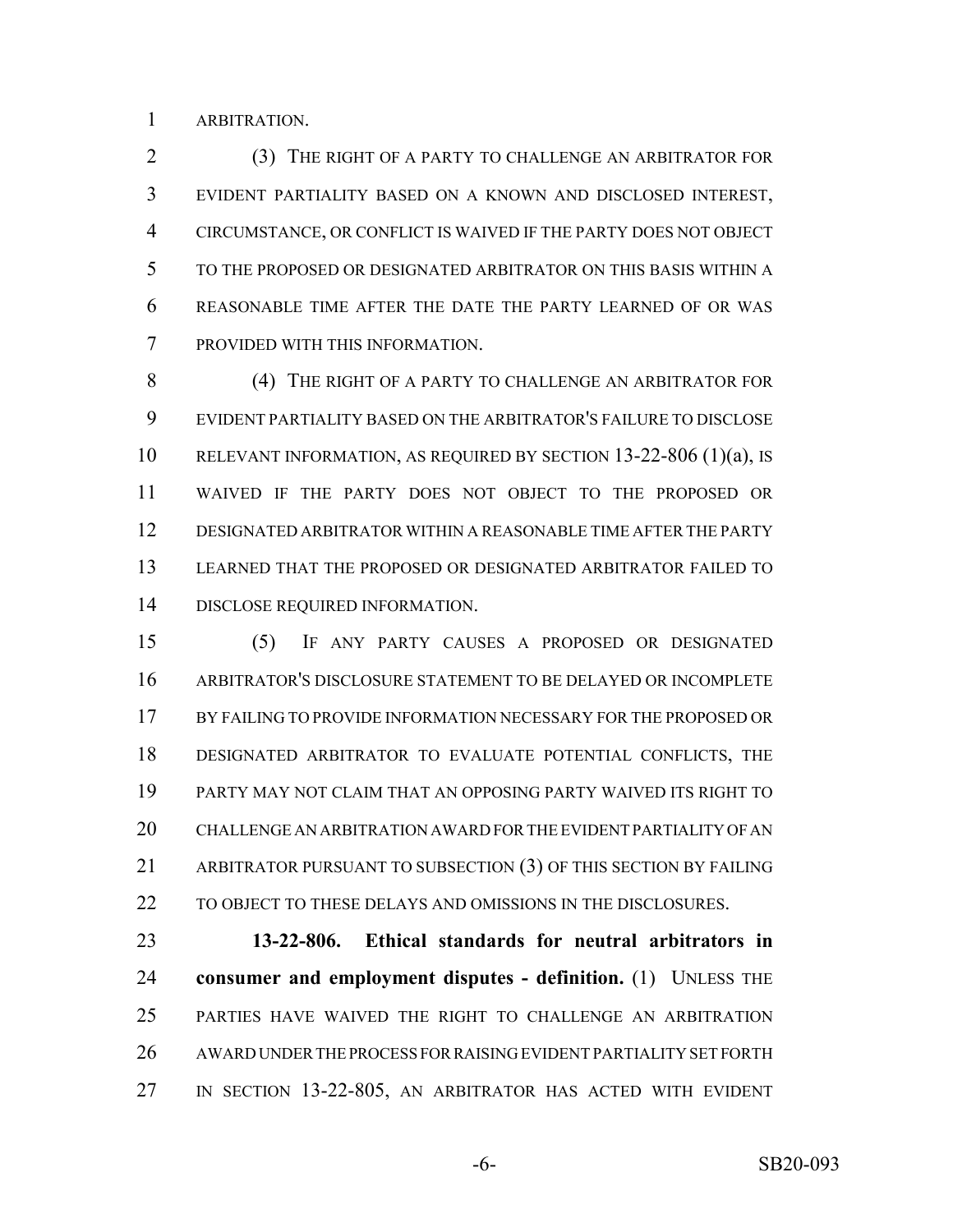PARTIALITY PURSUANT TO THIS SECTION IN THE ARBITRATION OF ANY CONSUMER OR EMPLOYMENT DISPUTE SUBJECT TO THIS PART 8 IF ANY OF THE FOLLOWING CIRCUMSTANCES EXIST:

 (a) THE ARBITRATOR FAILED TO DISCLOSE, OR INACCURATELY DISCLOSED, ANY INFORMATION RELEVANT TO THE ARBITRATOR'S PARTIALITY THAT THE ARBITRATOR COULD HAVE OBTAINED THROUGH REASONABLE EFFORTS, INCLUDING ALL INFORMATION REQUIRED TO BE 8 DISCLOSED PURSUANT TO SECTION 13-22-212 (1) OR (1.5), EITHER:

 (I) WITHIN TWENTY-ONE DAYS AFTER BEING PROPOSED OR DESIGNATED AS AN ARBITRATOR; OR

 (II) WITHIN A REASONABLE TIME AFTER THE ARBITRATOR LEARNED OR SHOULD HAVE LEARNED OF ANY CIRCUMSTANCE NECESSITATING ADDITIONAL DISCLOSURES;

 (b) THE ARBITRATOR HAS OR HAD ANY INTEREST THAT WOULD DISQUALIFY A JUDICIAL OFFICER UNDER RULES 2.3(A) TO (D), 2.4(A) TO (C), AND 2.11(A) TO (C) OF THE COLORADO CODE OF JUDICIAL CONDUCT AND THE OFFICIAL COMMENTS AND CASE LAW INTERPRETING THOSE RULES;

 (c) THE ARBITRATOR HAS ANY INTEREST THAT WOULD DISQUALIFY 20 AN ATTORNEY UNDER RULE 1.7(a) OF THE COLORADO RULES OF PROFESSIONAL CONDUCT AND THE OFFICIAL COMMENTS AND CASE LAW INTERPRETING THOSE RULES, SUBJECT TO THE FOLLOWING LIMITATIONS: (I) FOR PURPOSES OF RULE 1.7 OF THE COLORADO CODE OF

PROFESSIONAL CONDUCT, A CONCURRENT CONFLICT EXISTS IF:

 (A) THE MATTERS TO BE DECIDED IN THE ARBITRATION MAY BE DIRECTLY ADVERSE TO THE ARBITRATOR'S NON-ARBITRATION BUSINESS OR CLIENT; OR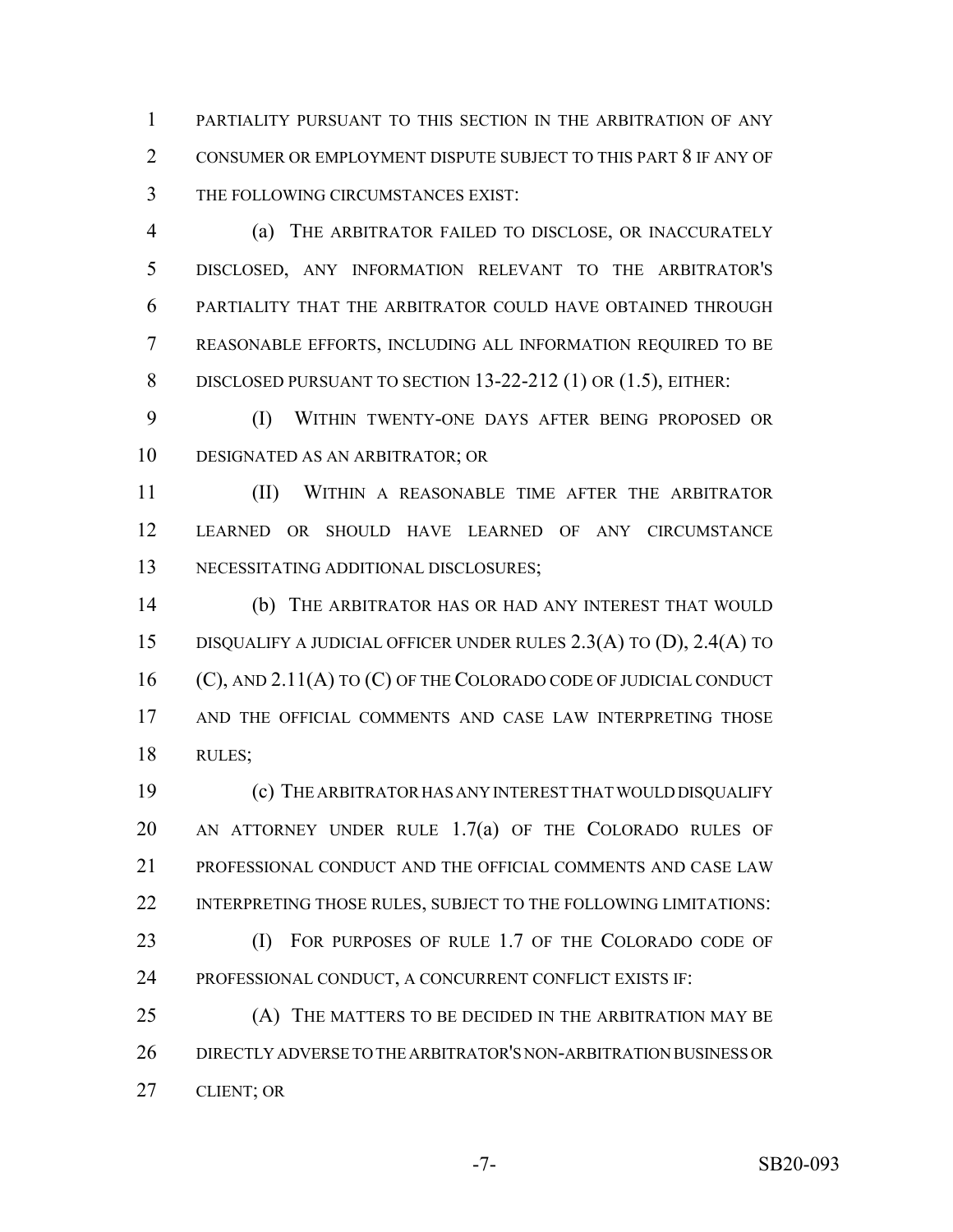(B) THERE IS A SIGNIFICANT RISK THAT THE ARBITRATOR'S ABILITY TO PRESIDE OVER THE ARBITRATION WILL BE MATERIALLY LIMITED BY THE ARBITRATOR'S RESPONSIBILITIES TO THE ARBITRATOR'S NON-ARBITRATION CLIENT OR FORMER CLIENT, OR TO A THIRD PARTY OR BY A PERSONAL INTEREST OF THE ARBITRATOR;

 (d) THE ARBITRATOR HAS OR HAD A SIGNIFICANT BUSINESS, FAMILIAL, OR SOCIAL RELATIONSHIP WITH A PARTY OR PARTY'S LEGAL REPRESENTATIVE;

 (e) THE ARBITRATOR HAS SIGNIFICANT EXPERIENCE AS AN ATTORNEY, INDEPENDENT CONTRACTOR, EXPERT WITNESS, AGENT, OR OTHER REPRESENTATIVE OF OR FOR CONSUMERS OR EMPLOYEES SIMILARLY SITUATED TO A CONSUMER OR EMPLOYEE PARTY AND DOES NOT HAVE SIMILARLY SIGNIFICANT EXPERIENCE AS AN ATTORNEY, INDEPENDENT CONTRACTOR, EXPERT WITNESS, AGENT, OR OTHER REPRESENTATIVE OF OR FOR A SOLE PROPRIETORSHIP OR ENTITY ENGAGED IN A SUBSTANTIALLY SIMILAR INDUSTRY AS A NON-CONSUMER OR EMPLOYER PARTY;

 (f) THE ARBITRATOR HAS SIGNIFICANT EXPERIENCE AS AN ATTORNEY, INDEPENDENT CONTRACTOR, EXPERT WITNESS, AGENT, OR OTHER REPRESENTATIVE OF OR FOR A SOLE PROPRIETORSHIP OR ENTITY ENGAGED IN A SUBSTANTIALLY SIMILAR INDUSTRY AS A NON-CONSUMER OR EMPLOYER PARTY AND DOES NOT HAVE SIMILARLY SIGNIFICANT EXPERIENCE AS AN ATTORNEY, INDEPENDENT CONTRACTOR, EXPERT WITNESS, AGENT, OR OTHER REPRESENTATIVE OF OR FOR CONSUMERS OR EMPLOYEES SIMILARLY SITUATED TO A CONSUMER OR EMPLOYEE PARTY; 26 (g) (I) THE ARBITRATOR WILL BE ASKED TO RESOLVE A LEGAL ISSUE THAT WOULD BE CONTRARY TO THE INTERESTS OF ONE OR MORE OF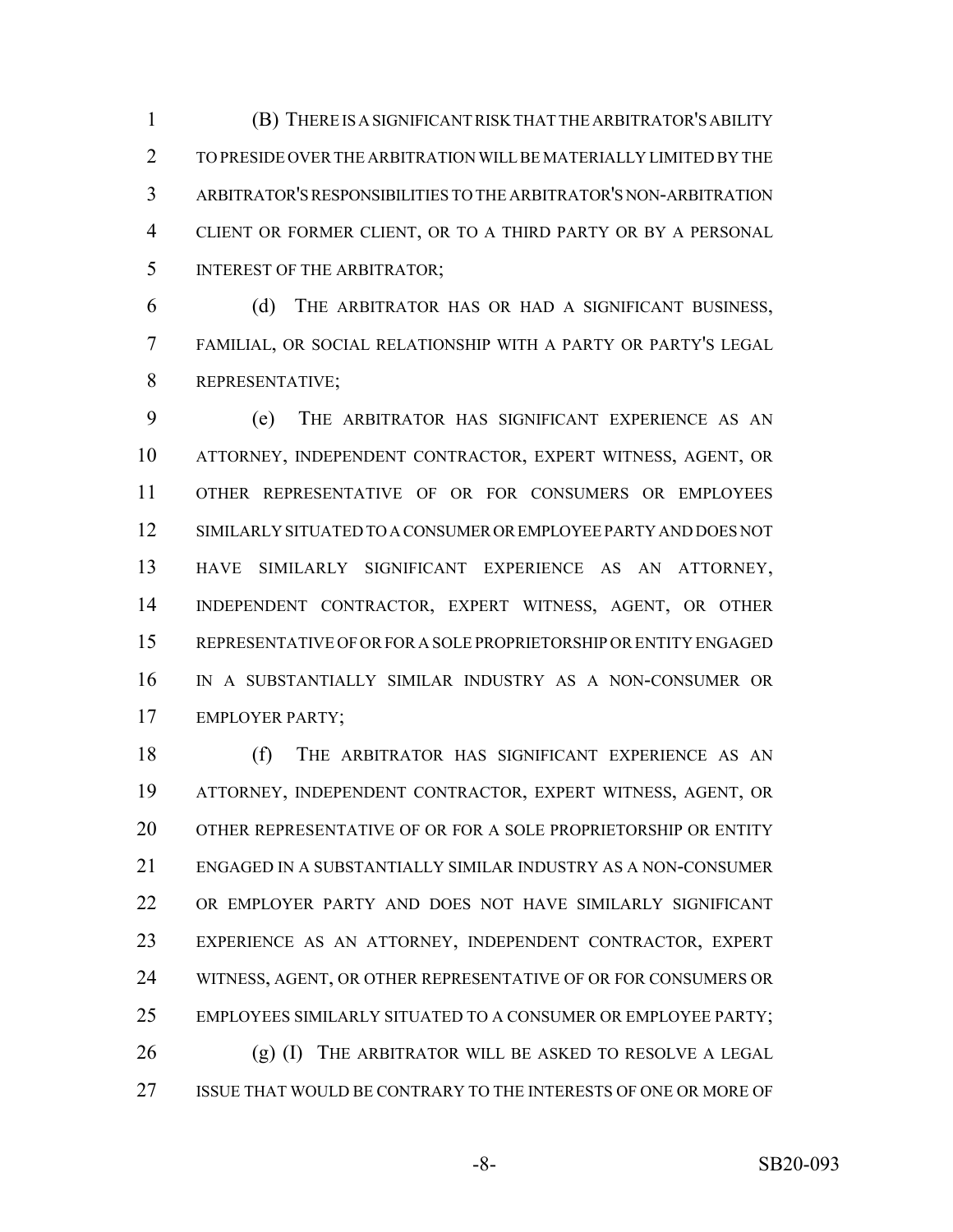THE FOLLOWING:

 (A) THE ARBITRATOR OR ARBITRATION SERVICES PROVIDER; OR (B) THE ARBITRATOR'S EMPLOYER, THE ARBITRATOR'S CURRENT CLIENTS OR THE ARBITRATOR'S CURRENT CLIENT'S INDUSTRY OR TRADE GROUP.

6 (II) FOR PURPOSES OF THIS SUBSECTION  $(1)(g)$ , "CLIENT" MEANS A PERSON USING THE SERVICES OF AN ARBITRATOR OR PROPOSED ARBITRATOR IN A CAPACITY OTHER THAN AS AN ARBITRATOR OR A MEDIATOR.

 (h) THE ARBITRATOR HAS BEEN PAID IN EXCESS OF FIVE HUNDRED DOLLARS FOR SERVICES, EXCLUDING PAYMENT FOR ARBITRATION OR MEDIATION SERVICES OR REIMBURSEMENT OF COSTS RELATING TO THE PROVISION OF ARBITRATION OR MEDIATION SERVICES, FROM A PARTY, AN ATTORNEY IN THE ARBITRATION, A LAW FIRM WITH WHICH AN ATTORNEY IN THE ARBITRATION IS CURRENTLY ASSOCIATED, OR ANY OF THE PARTIES' LIABILITY INSURERS; OR

 (i) THE ARBITRATOR HAS A FINANCIAL OR PERSONAL INTEREST IN 18 THE OUTCOME OF THE PROCEEDING.

 (2) THE LIST OF CIRCUMSTANCES THAT CONSTITUTE EVIDENT 20 PARTIALITY AS DESCRIBED IN SUBSECTION (1) OF THIS SECTION IS NOT AN EXCLUSIVE LIST FOR PURPOSES OF DETERMINING WHETHER EVIDENT PARTIALITY HAS BEEN ESTABLISHED PURSUANT TO SECTION 13-22-223.

 **13-22-807. Arbitration services providers in consumer and employment arbitrations - public disclosures.** (1) AN ARBITRATION SERVICES PROVIDER THAT ADMINISTERS ARBITRATIONS OF CONSUMER DISPUTES OR EMPLOYMENT DISPUTES SHALL COLLECT, PUBLISH AT LEAST QUARTERLY, AND MAKE REASONABLY AVAILABLE TO THE PUBLIC FOR NO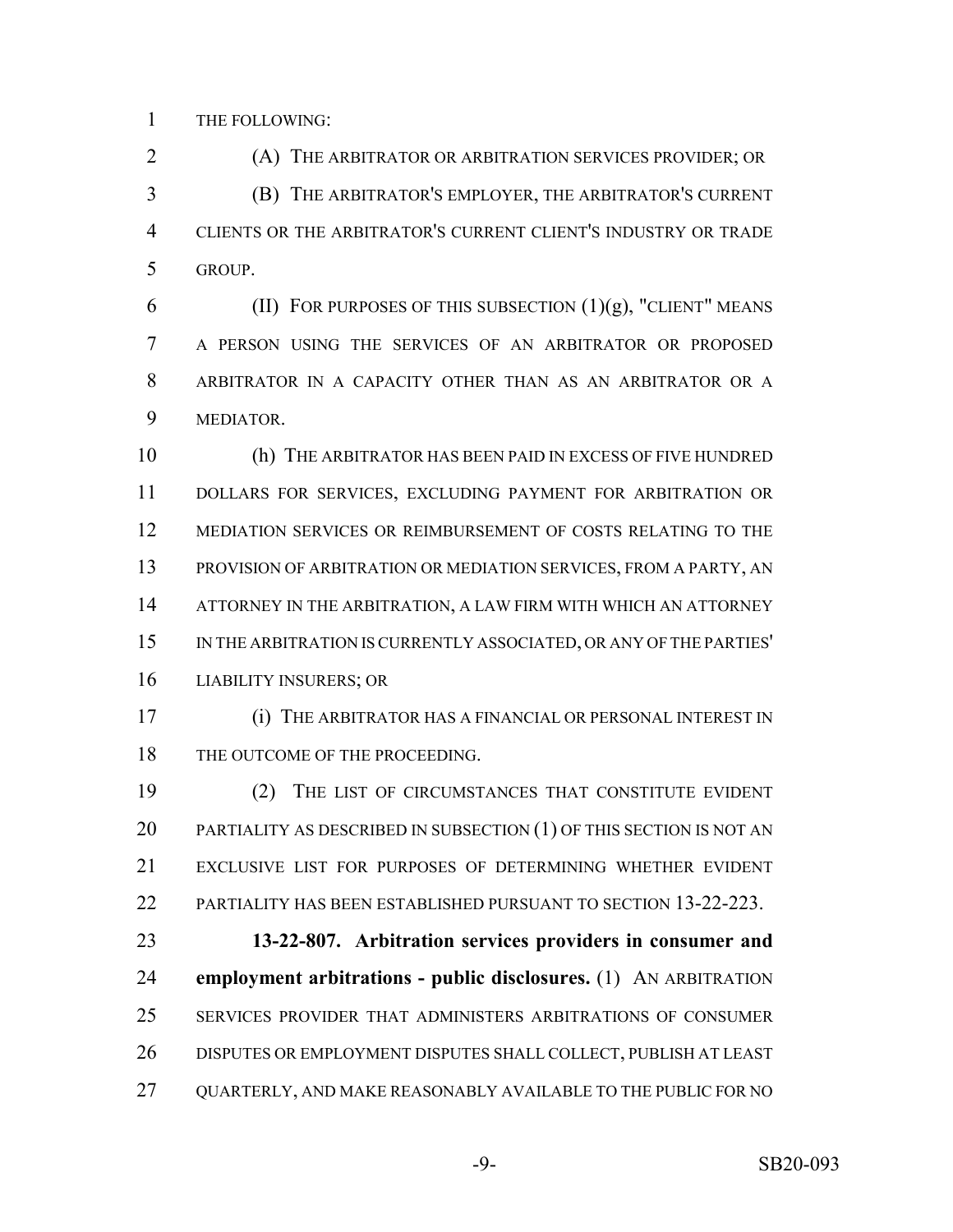CHARGE ON THE WEBSITE OF THE ARBITRATION SERVICES PROVIDER, IF ANY, AND IN WRITING UPON REQUEST, A SINGLE CUMULATIVE REPORT THAT CONTAINS ALL OF THE FOLLOWING INFORMATION REGARDING EACH CONSUMER OR EMPLOYMENT ARBITRATION ADMINISTERED, INCLUDING THOSE CONDUCTED BY THE PROVIDER WITHIN THE PRECEDING FIVE YEARS:

 (a) THE NAME OF THE NON-CONSUMER PARTY OR EMPLOYER AND WHETHER THE NON-CONSUMER PARTY OR EMPLOYER INITIATED THE ARBITRATION OR WAS THE RESPONDING PARTY, IF KNOWN;

 (b) THE NATURE OF THE DISPUTE INVOLVED, CATEGORIZED AS ONE OF THE FOLLOWING: GOODS; CREDIT; OTHER BANKING OR FINANCE; INSURANCE; HEALTH CARE; CONSTRUCTION; REAL ESTATE; TELECOMMUNICATIONS, INCLUDING SOFTWARE AND INTERNET USAGE; 13 DEBT COLLECTION; PERSONAL INJURY; EMPLOYMENT; OR OTHER;

 (c) WHETHER THE CONSUMER, NON-CONSUMER, EMPLOYEE, OR EMPLOYER PARTY WAS THE PREVAILING PARTY;

16 (d) THE TOTAL NUMBER OF OCCASIONS, IF ANY, THAT THE NON-CONSUMER OR EMPLOYER PARTY HAS PREVIOUSLY BEEN A PARTY IN AN ARBITRATION ADMINISTERED BY THE ARBITRATION SERVICES PROVIDER;

 (e) THE TOTAL NUMBER OF OCCASIONS, IF ANY, THAT THE NON-CONSUMER OR EMPLOYER PARTY HAS PREVIOUSLY BEEN A PARTY IN 22 A MEDIATION ADMINISTERED BY THE ARBITRATION SERVICES PROVIDER; **(f)** THE NAME OF THE ATTORNEY AND THE FULL NAME OF THE LAW 24 FIRM THAT EMPLOYS THE ATTORNEY WHO REPRESENTED A PARTY, IF ANY; (g) THE DATE THE ARBITRATION SERVICES PROVIDER RECEIVED THE DEMAND FOR ARBITRATION, THE DATE THE ARBITRATOR WAS 27 APPOINTED, AND THE DATE OF DISPOSITION BY THE ARBITRATOR OR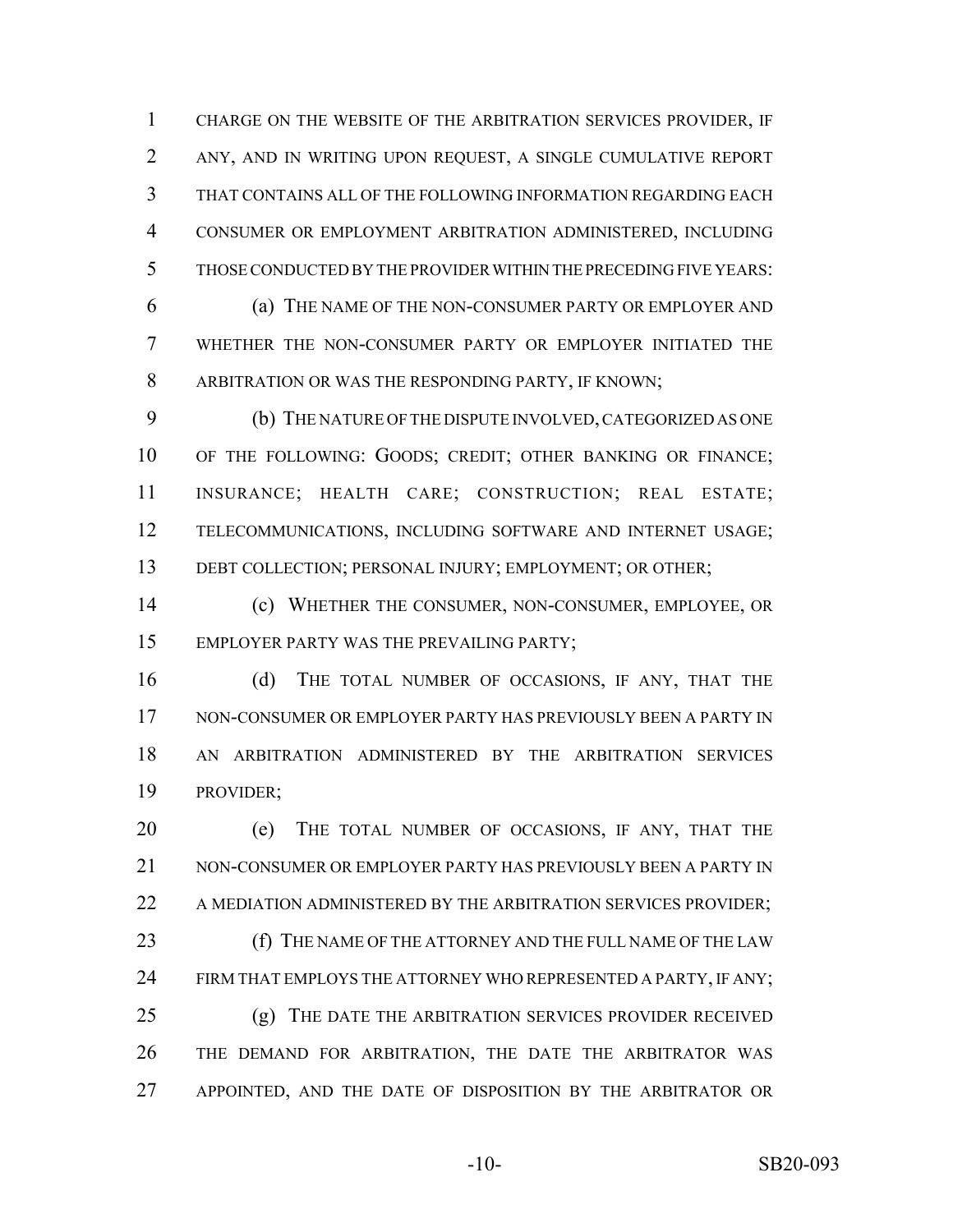ARBITRATION SERVICES PROVIDER;

 (h) THE NATURE OF THE DISPOSITION OF THE DISPUTE, IF KNOWN, IDENTIFIED AS ONE OF THE FOLLOWING: WITHDRAWAL, ABANDONMENT, SETTLEMENT, AWARD AFTER HEARING, AWARD WITHOUT HEARING, DEFAULT, OR DISMISSAL WITHOUT HEARING;

 (i) IF A MATTER WAS ADMINISTERED IN A HEARING, WHETHER THE HEARING WAS CONDUCTED IN PERSON, BY TELEPHONE OR VIDEO 8 CONFERENCE, OR BY DOCUMENTS ONLY;

 (j) THE AMOUNT OF THE CLAIM, WHETHER EQUITABLE RELIEF WAS REQUESTED OR AWARDED, THE AMOUNT OF ANY MONETARY AWARD, AND ANY OTHER RELIEF GRANTED; AND

 (k) THE NAME OF THE ARBITRATOR, HIS OR HER TOTAL FEE FOR THE CASE, THE PERCENTAGE OF THE ARBITRATOR'S FEE ALLOCATED TO EACH PARTY, WHETHER A WAIVER OF ANY FEES WAS GRANTED, AND, IF SO, THE AMOUNT OF THE WAIVER; AND

16 (1) THE IDENTITIES OF INDIVIDUALS AND ENTITIES THAT HAVE AN OWNERSHIP OR OTHER FINANCIAL INTEREST IN THE ARBITRATION SERVICES PROVIDER.

 (2) THE INFORMATION REQUIRED BY SUBSECTION (1) OF THIS SECTION MUST BE MADE AVAILABLE IN A SPREADSHEET FORMAT THAT ALLOWS THE PUBLIC TO DOWNLOAD, EXPORT, SEARCH, AND SORT THE INFORMATION USING READILY AVAILABLE SOFTWARE AND MUST BE DIRECTLY ACCESSIBLE FROM A CONSPICUOUSLY DISPLAYED LINK ON THE WEBSITE OF THE ARBITRATION SERVICES PROVIDER WITH THE IDENTIFYING DESCRIPTION: "CONSUMER AND EMPLOYEE CASE INFORMATION".

 (3) AN ARBITRATION SERVICES PROVIDER IS NOT LIABLE FOR DAMAGES FOR FAILURE TO COLLECT, PUBLISH, OR DISTRIBUTE THE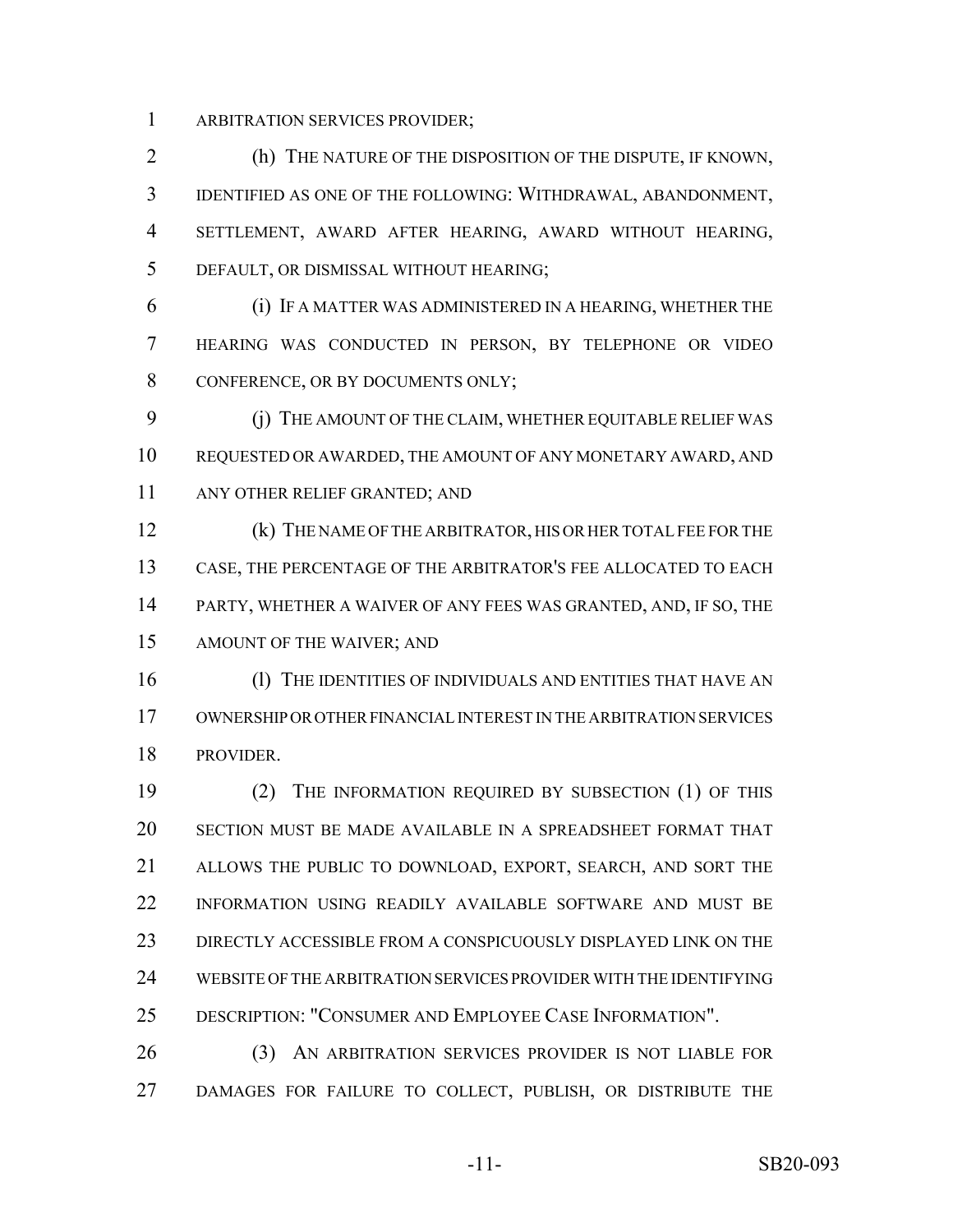INFORMATION REQUIRED BY THIS SECTION.

 (4) AN ARBITRATION SERVICES PROVIDER SHALL NOT CONDUCT CONSUMER OR EMPLOYMENT ARBITRATIONS UNLESS THE ARBITRATION SERVICES PROVIDER HAS SUBSTANTIALLY COMPLIED WITH THIS SECTION. **13-22-808. Protection for confidential information.** (1) THE DISCLOSURE REQUIREMENTS IN SECTIONS 13-22-212 (1.5) AND 13-22-807 DO NOT REQUIRE THE DISCLOSURE OF ANY INFORMATION SUBJECT TO THE ATTORNEY-CLIENT PRIVILEGE OR OTHER RECOGNIZED PRIVILEGE OR IMMUNITY FROM DISCLOSURE.

 (2) NOTWITHSTANDING SUCH PRIVILEGE OR IMMUNITY, WHEN 11 INFORMATION SUBJECT TO THE DISCLOSURE REQUIREMENTS IN SECTIONS 13-22-212 (1.5) AND 13-22-807 IS PRIVILEGED OR IMMUNE FROM DISCLOSURE, THE FACT THAT SUCH INFORMATION EXISTS MUST BE DISCLOSED. THE GENERAL NATURE OF THE INFORMATION, DESCRIBED IN A MANNER TO ALLOW THE PARTIES TO EVALUATE THE POTENTIAL CONFLICT, MUST ALSO BE DISCLOSED. INFORMATION NOT DISCLOSED ON THE BASIS OF A CONFIDENTIALITY AGREEMENT THAT IS CLAIMED TO BE PRIVILEGED OR IMMUNE FROM DISCLOSURE MUST BE IDENTIFIED BY DISCLOSING THE NAMES OF THE PARTIES TO THE CONFIDENTIALITY AGREEMENT, UNLESS THE NAMES THEMSELVES MUST BE WITHHELD TO PROTECT THE PRIVACY CONCERNS OF A VICTIM, THE DATE OF THE AGREEMENT, AND INFORMATION REGARDING ANY LEGAL PROCEEDING OR 23 CLAIM RELATED TO THE ENTRY INTO THE AGREEMENT.

 (3) IF A PARTY CHALLENGES AN ARBITRATOR'S EVIDENT PARTIALITY PURSUANT TO SECTION 13-22-805, ANY INFORMATION THAT IS WITHHELD PURSUANT TO THIS SECTION MUST BE DISCLOSED IN CAMERA TO THE COURT AND CONSIDERED BY THE COURT WHEN DETERMINING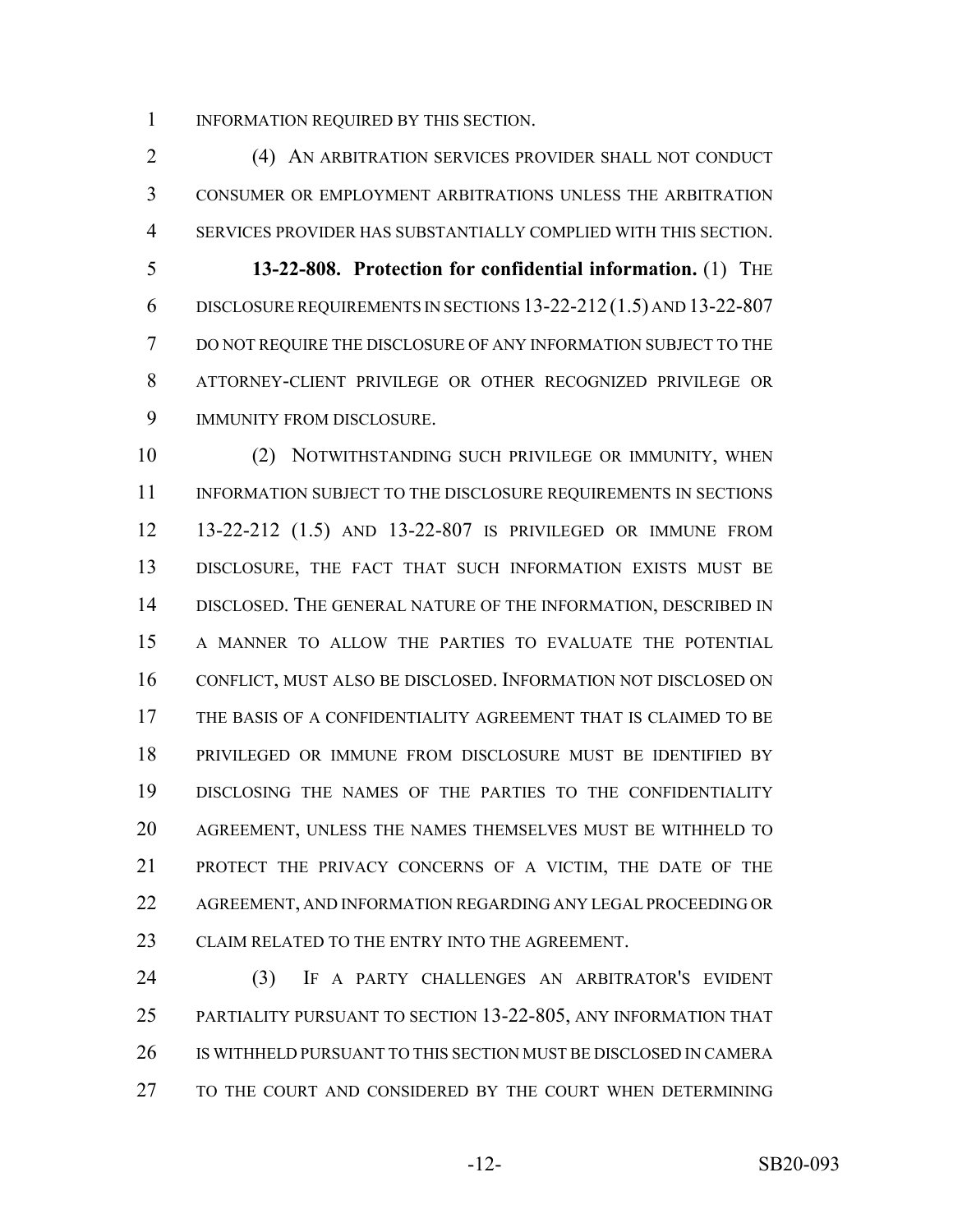WHETHER EVIDENT PARTIALITY EXISTS.

 **13-22-809. Severability.** EVERY PROVISION OF THIS PART 8 AND EACH OF ITS SECTIONS AND SUBSECTIONS IS SEVERABLE.

 **SECTION 3.** In Colorado Revised Statutes, 13-22-212, **amend** (1); and **add** (1.5) and (1.8) as follows:

 **13-22-212. Disclosure by arbitrator.** (1) Before accepting an appointment, an individual who is requested to serve as an arbitrator, after 8 making a reasonable inquiry IN ACCORDANCE WITH THE PROCESS SET FORTH IN SUBSECTION (1.5)(b) OF THIS SECTION, shall disclose to all parties to the agreement to arbitrate and arbitration proceeding and to any other arbitrators any known facts that a reasonable person would consider likely to affect the impartiality of the arbitrator in the arbitration proceeding, including:

 (a) A financial or personal interest in the outcome of the arbitration proceeding; and

 (b) A current or previous relationship with any of the parties to the agreement to arbitrate or the arbitration proceeding, their counsel or representatives, a witness, or another arbitrator; AND

 (c) ANY INFORMATION REQUIRED TO BE DISCLOSED PURSUANT TO 20 SUBSECTION (1.5) OF THIS SECTION.

21 (1.5) (a) IN ADDITION TO THE INFORMATION REQUIRED BY 22 SUBSECTION (1) OF THIS SECTION, AN INDIVIDUAL WHO IS REQUESTED TO SERVE AS AN ARBITRATOR IN ANY CONSUMER OR EMPLOYMENT DISPUTE GOVERNED BY PART 8 OF THIS ARTICLE 22 SHALL, BEFORE AGREEING TO SERVE AS AN ARBITRATOR OF THE DISPUTE, DISCLOSE TO ALL PARTIES TO THE AGREEMENT TO ARBITRATE AND ARBITRATION PROCEEDING AND TO ANY OTHER ARBITRATORS ANY INFORMATION THAT A REASONABLE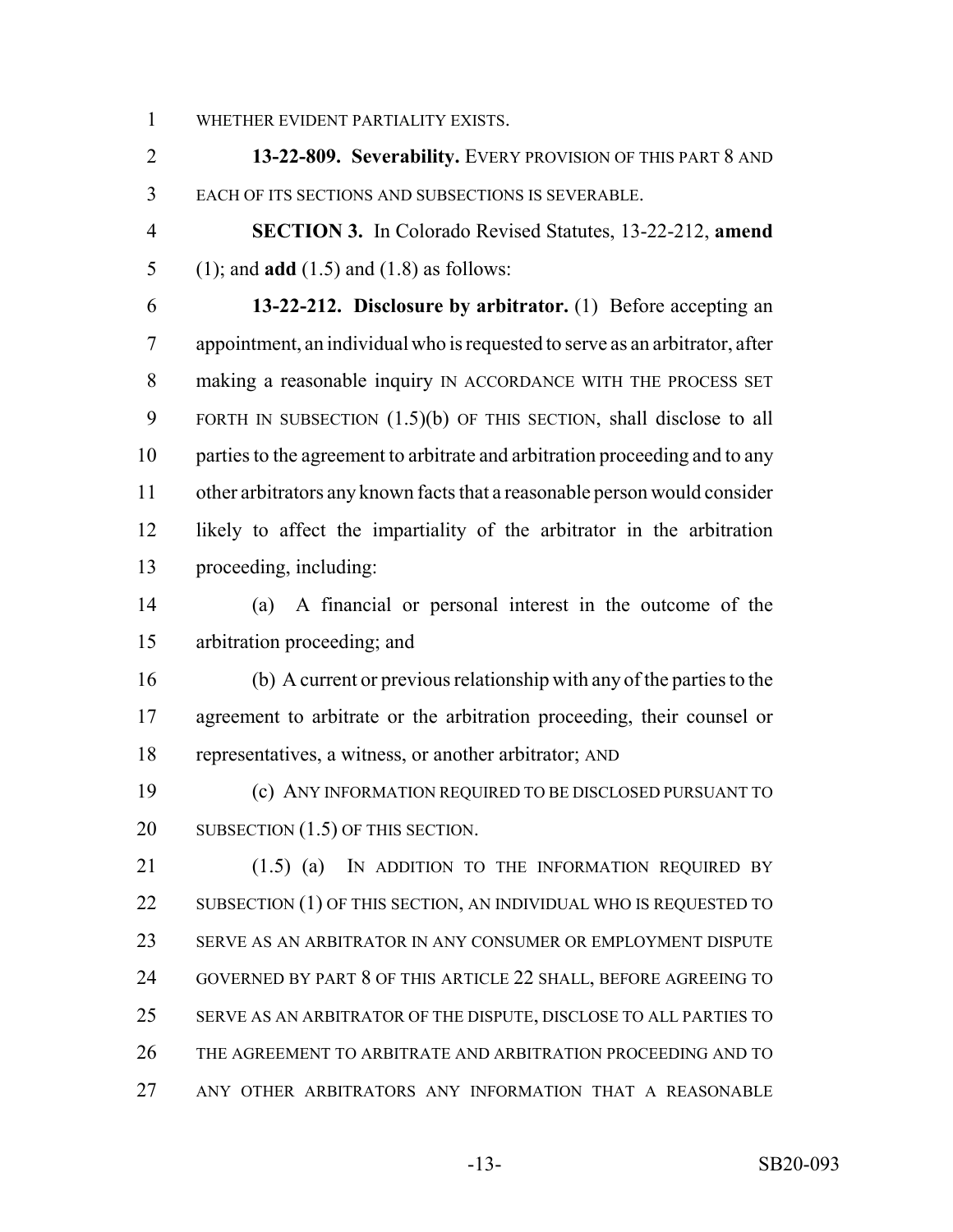PERSON WOULD CONSIDER LIKELY TO AFFECT THE IMPARTIALITY OF THE ARBITRATOR IN THE CONSUMER OR EMPLOYMENT ARBITRATION PROCEEDING, TO THE EXTENT SUCH INFORMATION CAN BE ASCERTAINED BY REASONABLE EFFORTS, INCLUDING:

 (I) ANY PECUNIARY OR FINANCIAL INTEREST THE PROPOSED ARBITRATOR MAY HAVE RELATING TO THE ISSUES IN THE ARBITRATION OR THE OUTCOME OF THE ARBITRATION;

 (II) EXCEPT FOR PAYMENT FOR ARBITRATION OR MEDIATION SERVICES OR REIMBURSEMENT OF COSTS, WHETHER THE PROPOSED ARBITRATOR HAS BEEN PAID AN AMOUNT EXCEEDING FIVE HUNDRED DOLLARS FOR SERVICES BY A PARTY, AN ATTORNEY IN THE ARBITRATION, A LAW FIRM WITH WHICH AN ATTORNEY IN THE ARBITRATION IS CURRENTLY ASSOCIATED, OR ANY OF THE PARTIES' LIABILITY INSURERS;

 (III) ANY EXPERIENCE AS AN OWNER OR EMPLOYEE OF AN ENTITY OR SOLE PROPRIETORSHIP ENGAGED IN THE SAME OR SUBSTANTIALLY SIMILAR INDUSTRY AS A PARTY;

 (IV) ANY EXPERIENCE AS AN ATTORNEY, CONSULTANT, INDEPENDENT CONTRACTOR, EXPERT WITNESS, AGENT, OR OTHER REPRESENTATIVE OF OR FOR AN ENTITY OR SOLE PROPRIETORSHIP ENGAGED IN THE SAME OR SUBSTANTIALLY SIMILAR INDUSTRY AS A 21 NON-CONSUMER OR EMPLOYER PARTY:

 (V) ANY EXPERIENCE AS A REPRESENTATIVE, ATTORNEY, INDEPENDENT CONTRACTOR, EXPERT WITNESS, AGENT, OR OTHER REPRESENTATIVE OF OR FOR CONSUMERS OR EMPLOYEES SIMILARLY 25 SITUATED TO A CONSUMER OR EMPLOYEE PARTY;

 (VI) ANY CURRENT OR FORMER RELATIONSHIP WITH ANY LIABILITY OR OTHER INSURER THAT THE PROPOSED ARBITRATOR KNOWS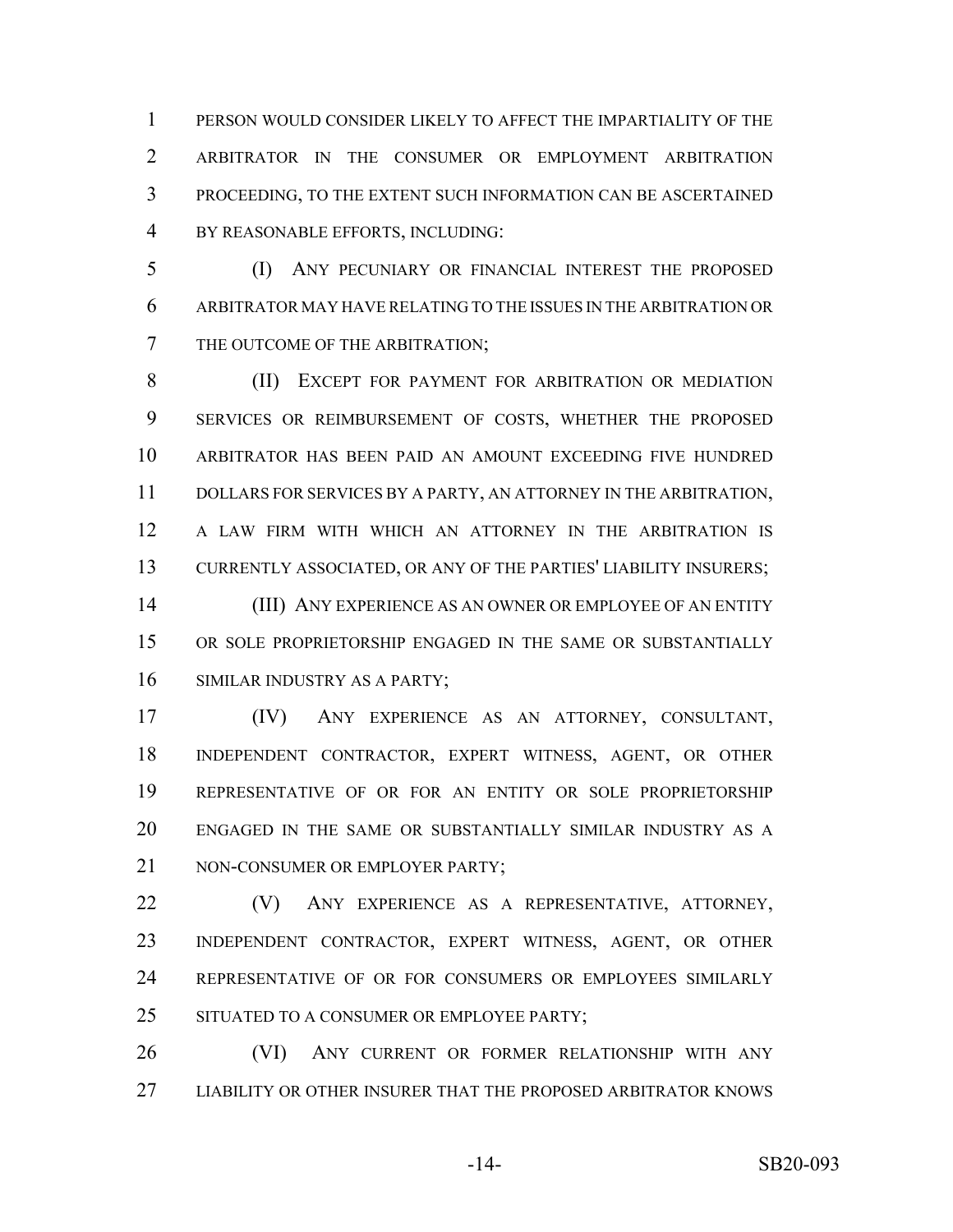1 MAY PROVIDE COVERAGE FOR THE AWARD;

 (VII) A LIST OF ALL OF THE ARBITRATIONS, IDENTIFIED BY PARTY NAMES, THAT THE PROPOSED ARBITRATOR HAS PARTICIPATED IN AS AN ARBITRATOR DURING THE PRIOR FIVE YEARS, MODIFIED IF NECESSARY TO PROTECT REASONABLE PRIVACY CONCERNS OF A CONSUMER OR EMPLOYEE PARTY OR ENFORCEABLE CONFIDENTIALITY AGREEMENTS; AND

 (VIII) THE NAMES OF THE PARTIES TO ARBITRATIONS IN WHICH THE PROPOSED ARBITRATOR HAS PARTICIPATED AS AN ARBITRATOR DURING THE PAST FIVE YEARS AND THEIR ATTORNEYS, AND COPIES OF ANY DECISIONS AND AWARDS RENDERED, MODIFIED IF NECESSARY TO PROTECT REASONABLE PRIVACY CONCERNS OF A CONSUMER OR EMPLOYEE PARTY OR ENFORCEABLE CONFIDENTIALITY AGREEMENTS.

 (b) TO AID THE PROPOSED ARBITRATOR OF A CONSUMER OR EMPLOYMENT DISPUTE GOVERNED BY PART 8 OF THIS ARTICLE 22 IN DISCLOSING INFORMATION THAT MUST BE DISCLOSED PURSUANT TO 16 SUBSECTION (1.5)(a) OF THIS SECTION, THE PROPOSED ARBITRATOR:

 (I) MAY ASK EITHER PARTY ABOUT THE DISPUTED MATERIAL, FACTUAL, AND LEGAL ISSUES TO BE RESOLVED IN THE ARBITRATION;

 (II) MAY ASK EITHER PARTY ABOUT THE PARTY'S BUSINESS OR OCCUPATION, COUNSEL, AGENTS, REPRESENTATIVES, EMPLOYEES, INDEPENDENT CONTRACTORS, AND INSURERS, TO THE EXTENT SUCH PERSONS OR ENTITIES MAY HAVE KNOWLEDGE RELEVANT TO A CLAIM OR DEFENSE OR MAY PROVIDE POTENTIAL INSURANCE COVERAGE FOR AN AWARD; AND

 (III) MAY RESPOND TO INQUIRIES FROM A PARTY OR ITS COUNSEL DESIGNED TO DETERMINE HIS OR HER SUITABILITY AND AVAILABILITY FOR THE APPOINTMENT. IN ANY SUCH DIALOGUE, THE PROSPECTIVE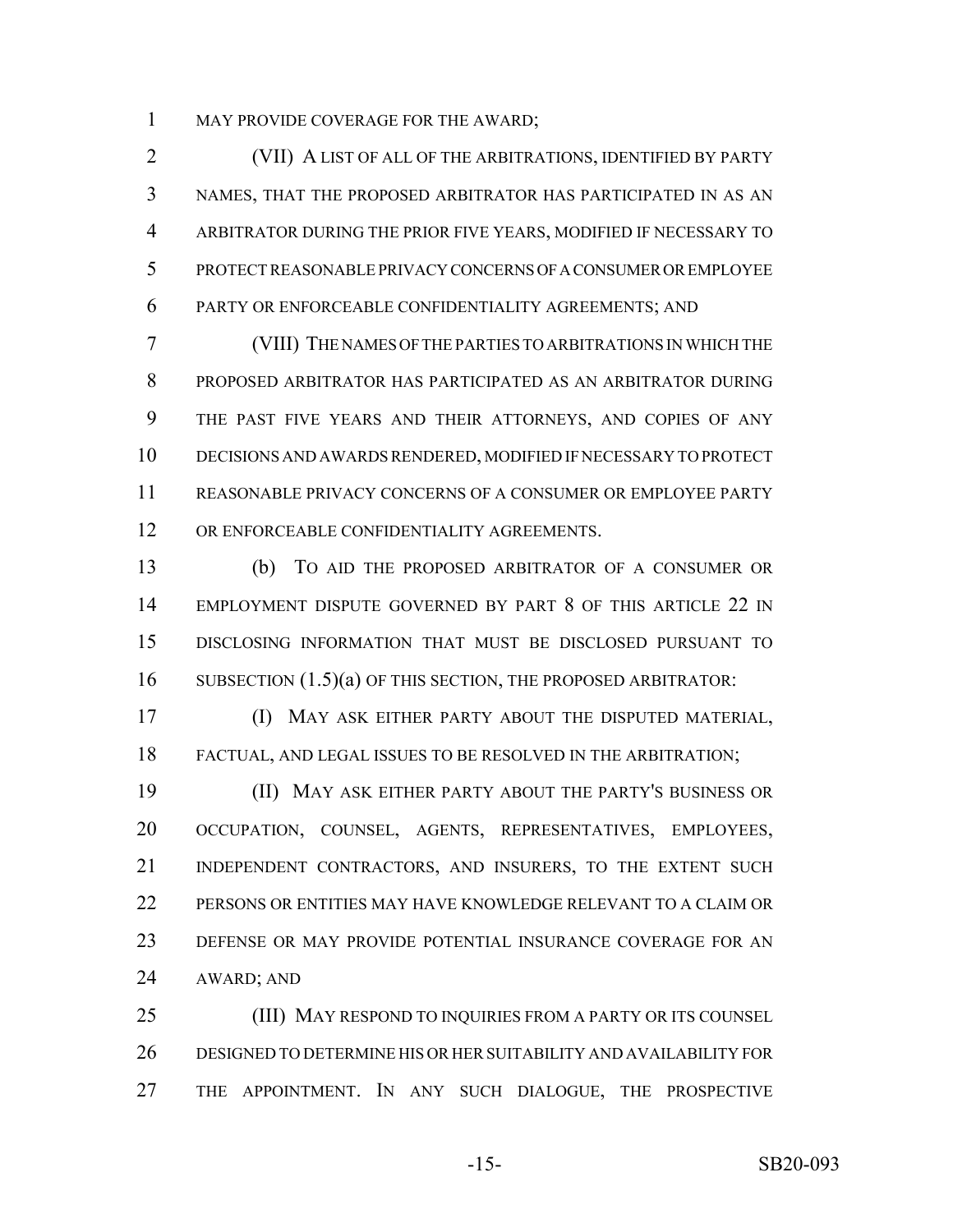ARBITRATOR MAY RECEIVE INFORMATION FROM A PARTY OR ITS COUNSEL DISCLOSING THE GENERAL NATURE OF THE DISPUTE BUT SHOULD NOT PERMIT THE PARTY OR ITS COUNSEL TO DISCUSS THE MERITS OF THE CASE. (1.8) THE DISCLOSURES REQUIRED BY SUBSECTIONS (1) AND (1.5) OF THIS SECTION MUST BE GIVEN TO THE PARTIES IN A SEPARATE DOCUMENT IN AT LEAST FOURTEEN-POINT TYPE.

 **SECTION 4.** In Colorado Revised Statutes, 13-22-225, **add** (4) as follows:

 **13-22-225. Judgment on award - attorney fee and litigation expenses.** (4) NOTWITHSTANDING ANY PROVISION OF LAW TO THE CONTRARY, WHEN A COURT VACATES AN AWARD ON THE BASIS OF AN 12 ARBITRATOR'S EVIDENT PARTIALITY, AS DESCRIBED IN SECTION 13-22-806, THE COURT SHALL AWARD REASONABLE ATTORNEY FEES AND OTHER REASONABLE EXPENSES INCURRED IN BOTH THE ARBITRATION AND COURT PROCEEDINGS FROM THE EARLIEST OF:

 (a) THE DATE A PARTY OBJECTED IN WRITING TO THE ARBITRATOR'S EVIDENT PARTIALITY ON A BASIS THAT WAS ULTIMATELY FOUND TO CONSTITUTE EVIDENT PARTIALITY; OR

 (b) THE DATE ON WHICH THE ARBITRATOR FAILED TO DISCLOSE OR INACCURATELY DISCLOSED INFORMATION THAT WAS ULTIMATELY FOUND 21 TO CONSTITUTE EVIDENT PARTIALITY.

 **SECTION 5.** In Colorado Revised Statutes, 13-22-228, **add** (3) as follows:

 **13-22-228. Appeals - definitions.** (3) (a) NOTWITHSTANDING ANY PROVISION OF LAW TO THE CONTRARY, THE FOLLOWING LIMITATIONS ON APPELLATE JURISDICTION APPLY IN A CIVIL ACTION IN WHICH A CONSUMER OR EMPLOYEE ASSERTS A CLAIM OR COUNTERCLAIM: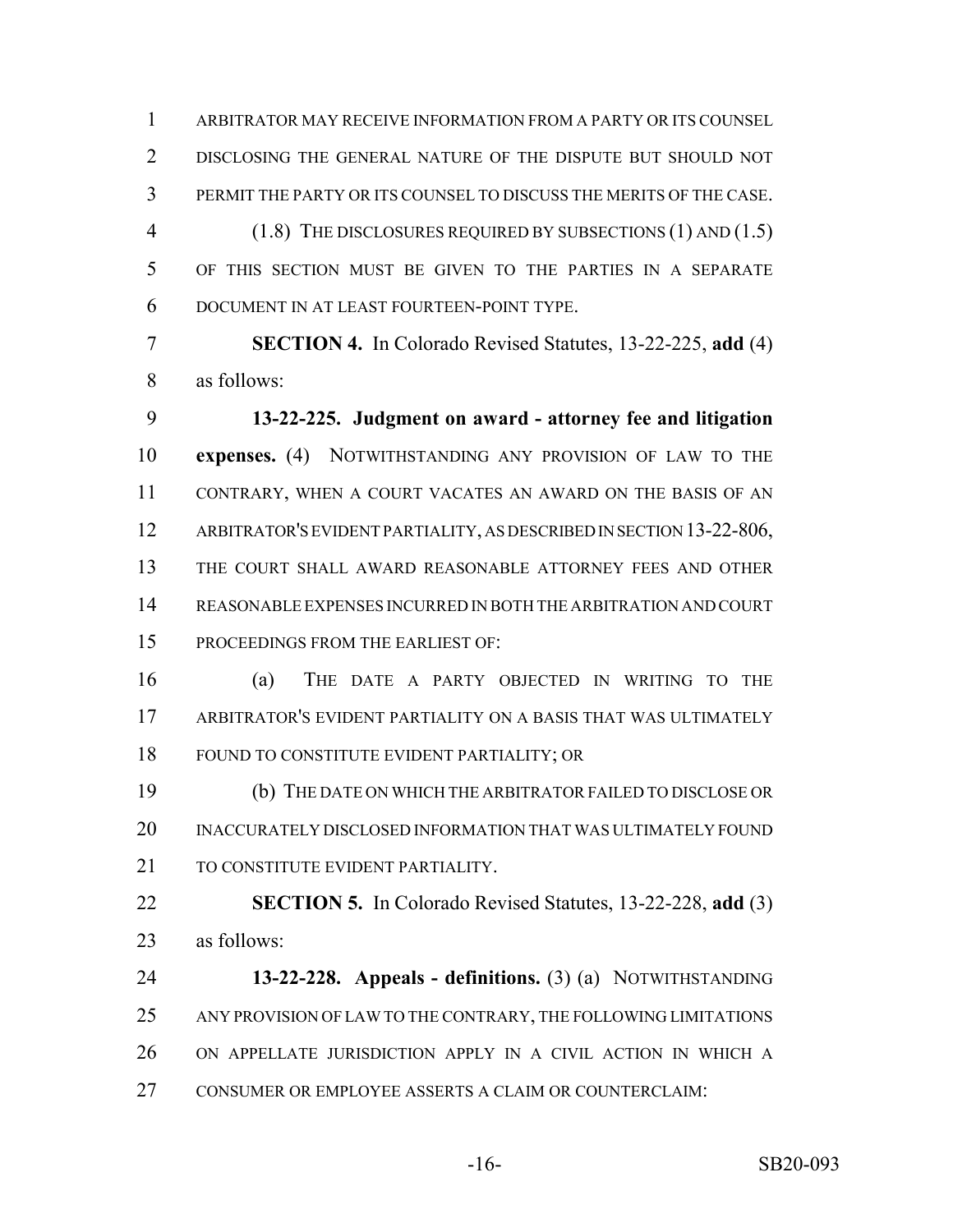(I) APPELLATE COURTS DO NOT HAVE JURISDICTION TO REVIEW A TRIAL COURT'S INTERLOCUTORY ORDER DENYING A MOTION TO COMPEL ARBITRATION OR OTHERWISE CONCLUDING THAT AN ARBITRATION AGREEMENT IS UNENFORCEABLE OR DOES NOT COVER A PARTICULAR CLAIM;

 (II) APPELLATE REVIEW OF THE DENIAL OF A MOTION TO COMPEL ARBITRATION MAY BE HAD ONLY AFTER FINAL JUDGMENT HAS ISSUED; AND (III) AN INTERLOCUTORY APPEAL IS ALLOWED IF THE TRIAL COURT ORDERS ARBITRATION AND DISMISSES THE SUIT OR ORDERS ARBITRATION AND STAYS THE LITIGATION.

(b) FOR THE PURPOSES OF THIS SUBSECTION (3):

 (I) "CONSUMER" MEANS A PARTY THAT OBTAINS, MAINTAINS, USES, PURCHASES, LEASES, OR HAS STANDING TO ASSERT CLAIMS RELATING TO GOODS, SERVICES, OR REAL OR PERSONAL PROPERTY USED PRIMARILY FOR PERSONAL, FAMILY, RESIDENTIAL, OR HOUSEHOLD PURPOSES.

(II) "EMPLOYEE" MEANS:

 (A) ANY PERSON EMPLOYED BY ANOTHER AS DEFINED BY STATE LAW; OR

 (B) ANY PERSON WHO IS NOT CLASSIFIED BY A BUSINESS AS AN EMPLOYEE BUT WHO CLAIMS TO BE AN EMPLOYEE AND WHOSE CLAIMS AGAINST THE PURPORTED EMPLOYER RELATE TO THIS ALLEGED MISCLASSIFICATION.

 **SECTION 6.** In Colorado Revised Statutes, **add** part 9 to article 22 of title 13 as follows:

- PART 9
- ENFORCEABILITY OF CERTAIN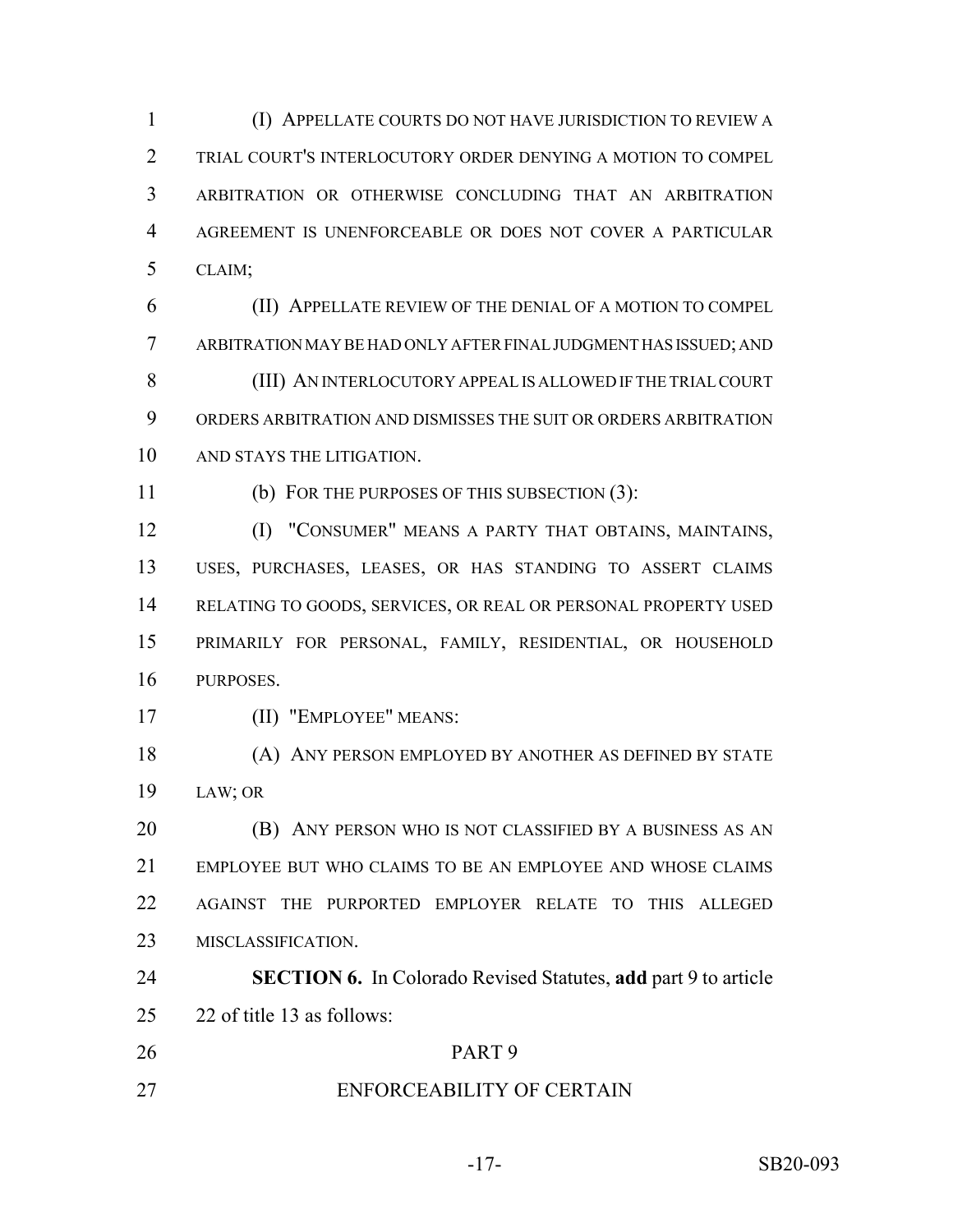| 1              | STANDARD FORM CONTRACT TERMS                                     |
|----------------|------------------------------------------------------------------|
| $\overline{2}$ | 13-22-901. Standard form contract terms - enforceability -       |
| 3              | definitions. (1) AS USED IN THIS PART 9, UNLESS THE CONTEXT      |
| $\overline{4}$ | <b>OTHERWISE REQUIRES:</b>                                       |
| 5              | "CONSUMER" MEANS AN INDIVIDUAL, PARTNERSHIP,<br>(a)              |
| 6              | ASSOCIATION, OR CORPORATION THAT OBTAINS, MAINTAINS, USES,       |
| $\tau$         | PURCHASES, LEASES, OR HAS LEGAL OR PRACTICAL RESPONSIBILITY FOR  |
| 8              | GOODS, SERVICES, OR REAL OR PERSONAL PROPERTY USED PRIMARILY FOR |
| 9              | PERSONAL, FAMILY, OR HOUSEHOLD PURPOSES.                         |
| 10             | (b) "EMPLOYEE" MEANS:                                            |
| 11             | ANY PERSON EMPLOYED BY ANOTHER AS DEFINED BY STATE<br>(I)        |
| 12             | LAW; OR                                                          |
| 13             | (II) ANY PERSON WHO IS NOT CLASSIFIED BY A BUSINESS AS AN        |
| 14             | EMPLOYEE BUT WHO CLAIMS TO BE AN EMPLOYEE AND WHOSE CLAIMS       |
| 15             | AGAINST THE PURPORTED EMPLOYER RELATE TO THIS ALLEGED            |
| 16             | MISCLASSIFICATION.                                               |
| 17             | (c) (I) "STANDARD FORM CONTRACT" MEANS A WRITING IN WHICH        |
| 18             | THE TERMS AND CONDITIONS STATED IN THE WRITING ARE SET BY ONE OR |
| 19             | MORE OF THE PARTIES WHILE THE CONSUMER OR EMPLOYEE PARTY OR      |
| 20             | PARTIES HAVE LITTLE OR NO ABILITY TO NEGOTIATE THE WRITING'S     |
| 21             | MATERIAL TERMS AT THE TIME THE WRITING IS EXECUTED OR BECAME     |
| 22             | ENFORCEABLE AND AFFECTS THE CONSUMER'S OR EMPLOYEE'S INTEREST    |
| 23             | IN:                                                              |
| 24             | (A) GOODS OR SERVICES;                                           |
| 25             | (B) REAL OR PERSONAL PROPERTY; OR                                |
| 26             | (C) EMPLOYMENT.                                                  |
| 27             | (II)<br>THE FACT THAT A CONSUMER OR EMPLOYEE PARTY MAY           |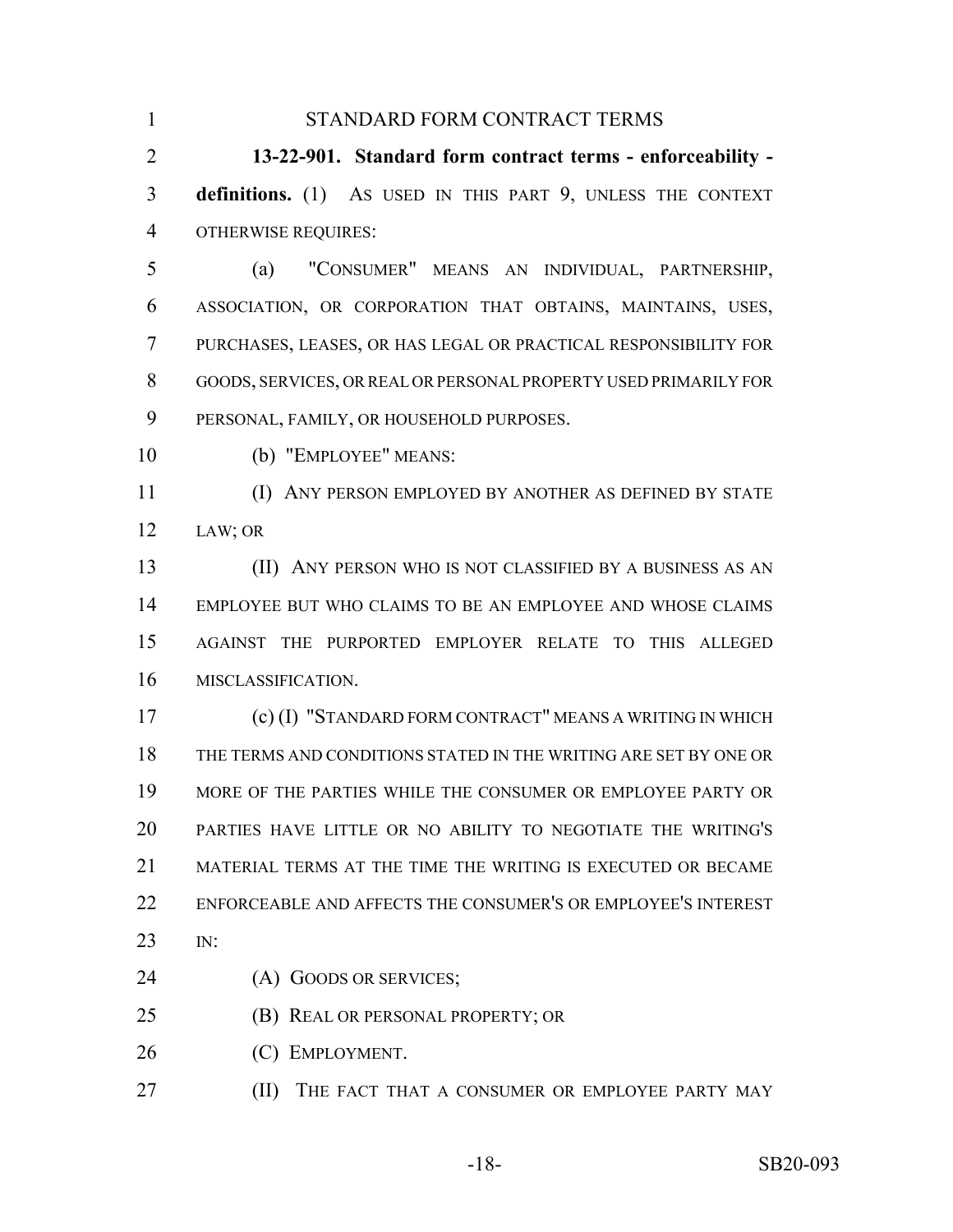NEGOTIATE LIMITED TERMS WITHIN THE WRITING DOES NOT PRECLUDE A FINDING THAT THE WRITING IS A STANDARD FORM CONTRACT.

 (2) IN ORDER TO PROMOTE THE EFFICIENT ADMINISTRATION OF JUSTICE, THE FOLLOWING CONTRACTUAL TERMS ARE NEVER ENFORCEABLE AND ARE DECLARED VOID AS AGAINST PUBLIC POLICY WHEN INCLUDED IN A STANDARD FORM CONTRACT:

 (a) A REQUIREMENT THAT THE CONSUMER OR EMPLOYEE PARTY ADJUDICATE A CLAIM ARISING IN COLORADO IN A LOCATION THAT IS MORE THAN ONE HUNDRED MILES FROM WHERE THE CONSUMER OR EMPLOYEE PARTY RESIDES OR WHERE THE CONTRACT WAS EXECUTED;

 (b) A PRECONDITION TO INITIATING A LEGAL PROCEEDING THAT: (I) WAIVES THE CONSUMER OR EMPLOYEE PARTY'S RIGHT TO CLAIMS OR DAMAGES RESULTING FROM A FAILURE TO COMPLY WITH THE PRECONDITION; OR

 (II) PREVENTS OR IS REASONABLY LIKELY TO PREVENT THE CONSUMER OR EMPLOYEE PARTY FROM ASSERTING LEGAL CLAIMS FOR A 17 PERIOD OF MORE THAN SIXTY DAYS;

 (c) A REQUIREMENT THAT A PARTY OR PARTIES TO THE CONTRACT BE ALLOWED TO UNILATERALLY SELECT ONE OR MORE OF THE INDIVIDUALS OR ENTITIES WHO WILL RESOLVE DISPUTES BETWEEN THE PARTIES; OR

**(d) A TERM THAT ATTEMPTS TO AWARD OR LIMIT COSTS OR FEES**  IN A MANNER THAT IS INCONSISTENT WITH COLORADO STATUTE OR CONTROLLING CASE LAW.

 (3) THE FACT THAT A TERM IN A STANDARD FORM CONTRACT IS 26 NOT LISTED IN SUBSECTION (2) OF THIS SECTION DOES NOT MEAN THAT THE TERM MAY NOT BE FOUND TO BE UNENFORCEABLE OR VOID AS AGAINST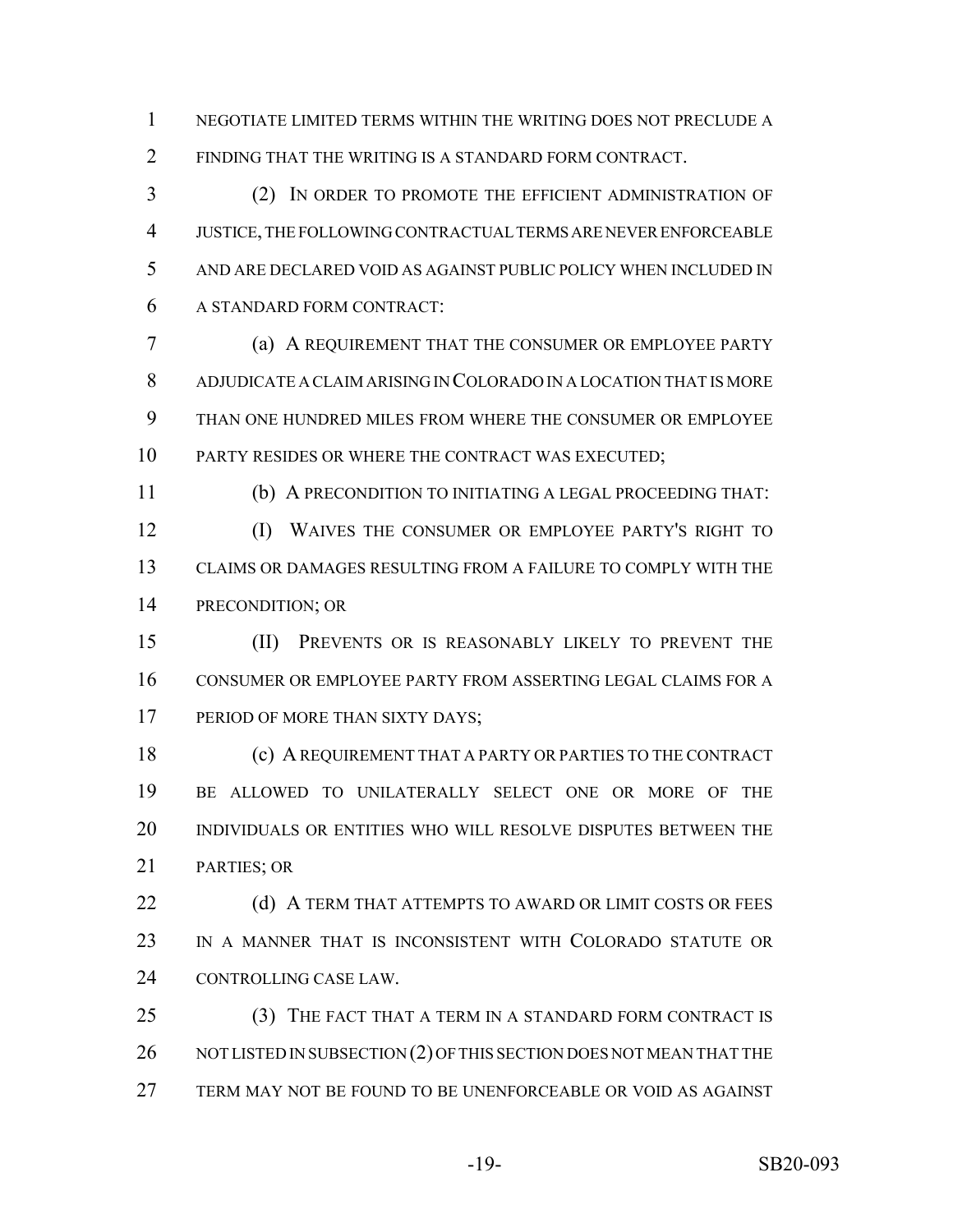PUBLIC POLICY PURSUANT TO COMMON LAW.

 (4) INCLUSION OF ANY OF THE UNENFORCEABLE TERMS DECLARED VOID PURSUANT TO SUBSECTION (2) OF THIS SECTION CONSTITUTES A DECEPTIVE TRADE PRACTICE UNDER SECTION 6-1-105.

 (5) IN ORDERING A REMEDY FOR AN UNENFORCEABLE TERM IN A STANDARD FORM CONTRACT, A COURT SHALL CONSIDER THE FOLLOWING FACTORS:

 (a) WHETHER SEVERING THE UNENFORCEABLE TERM AND ENFORCING THE CONTRACT IN ITS ABSENCE:

 (I) CREATES AN INCENTIVE FOR DRAFTERS TO INCLUDE UNENFORCEABLE TERMS IN STANDARD FORM CONTRACTS; OR

 (II) REMOVES IN WHOLE OR IN PART THE INCENTIVE FOR DRAFTERS TO DRAFT ENFORCEABLE STANDARD FORM CONTRACTS THAT DO NOT INCLUDE SUCH TERMS;

 (b) WHETHER INCLUSION OF AN UNENFORCEABLE TERM MIGHT DETER THE CONSUMER OR EMPLOYEE PARTY FROM ASSERTING THE PARTY'S RIGHTS UNDER THE CONTRACT OR MIGHT DETER THE CONSUMER OR EMPLOYEE PARTY FROM CHALLENGING THE ENFORCEMENT OF THE UNENFORCEABLE TERM;

**(c) WHETHER THE DRAFTING PARTY ACTED IN BAD FAITH, FOR**  EXAMPLE, BY INCLUDING A TERM THAT WAS, AT THE TIME THE CONTRACT WAS EXECUTED OR BECAME ENFORCEABLE, UNENFORCEABLE UNDER ESTABLISHED LAW; AND

24 (d) THE PARTIES' ACTUAL PURPOSES.

25 (6) (a) NOTWITHSTANDING SUBSECTION (2)(d) OF THIS SECTION, WHEN A STANDARD FORM CONTRACT PROVIDES FOR AN AWARD OF ATTORNEY FEES OR LITIGATION EXPENSES TO ONE OR MORE PARTIES TO A